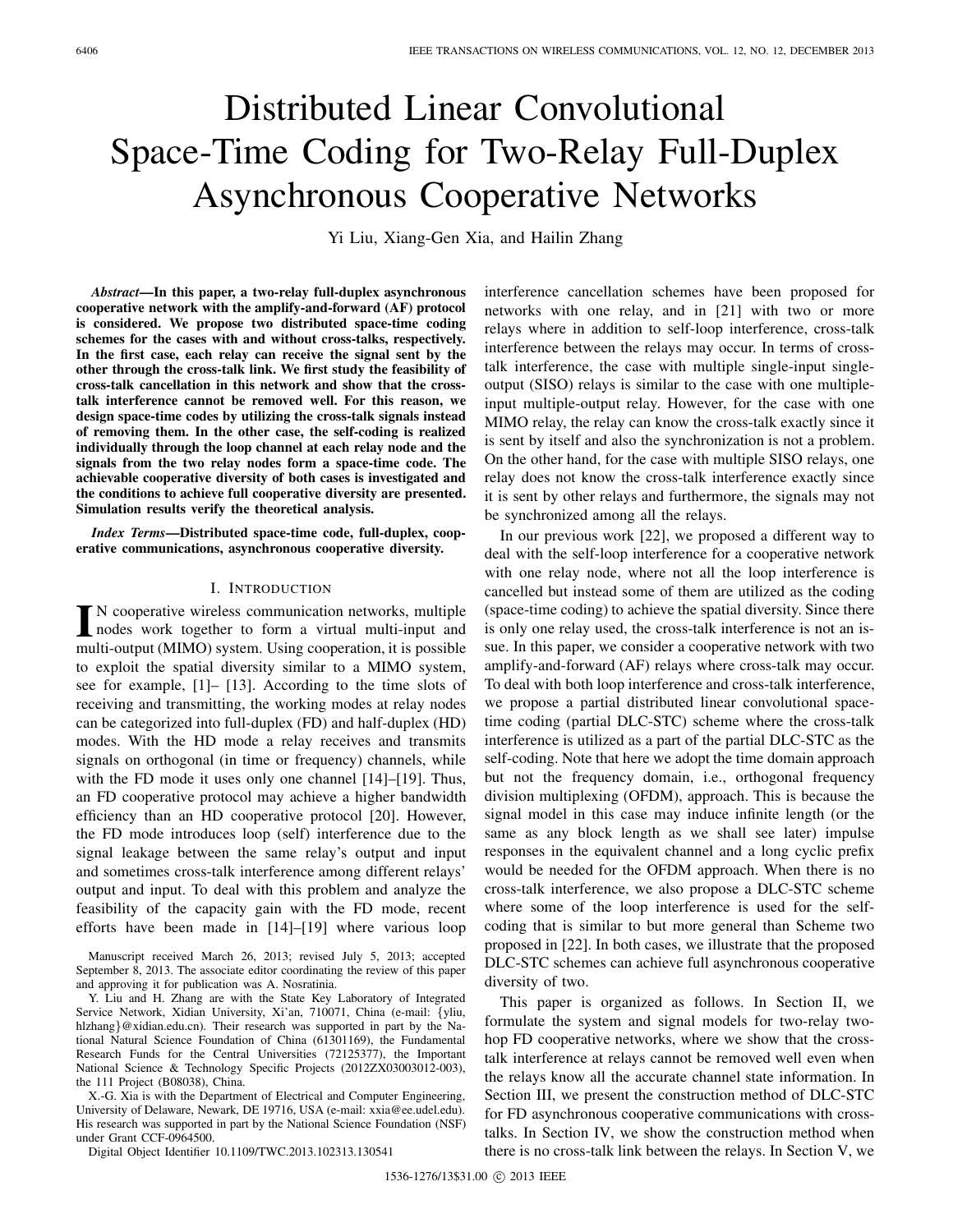

Fig. 1. Two-relay two-hop cooperative network with potential loop and cross-talk interference.

present some simulation results to evaluate the performances of the proposed schemes. Finally, in Section VI, we conclude this paper.

#### II. SYSTEM MODEL AND MOTIVATION

Consider a cooperative network shown in Fig. 1, where there are two single-input single-output (SISO) relay nodes between the source node with one transmit antenna and the destination node with one receive antenna. The source node communicates with the destination node via the relay nodes and the direct link is assumed too weak to be considered. Each relay node receives and sends signals with the same frequency band at the same time. So there is a loop link at each relay node as well as cross-talk links between the two relays. The channel from the source to the kth relay is  $h_{SRR}^{(k)}$ , from the kth relay to the destination is  $h^{(k)}$  and the leap channel of the lith relay to the destination is  $h_{RD}^{(k)}$ , and the loop channel of the kth relay is  $h_{LL}$ . Since all the relays use the same frequency hand relay is  $h_{kk}$ . Since all the relays use the same frequency band, there is a cross-talk link  $h_{jk}$  between the jth relay transmitter and the kth relay receiver. All of the channels are assumed to be quasi-static and follow the distribution of  $\mathcal{CN}(0, 1)$ , that is, the channels keep constant during each frame and change between frames. The delay from the source node to Relay  $k$ is  $\varphi_k$ . The two relays are assumed not far away from each other, for which the transmission delay of the cross-talk links is too small to consider as well as the loop links. Thus, the received signal at Relay  $k$  at time slot  $i$  can be written as

$$
r^{(k)}(i) = h_{SR}^{(k)}x(i - \varphi_k) + h_{kk}t^{(k)}(i) + h_{jk}t^{(j)}(i) + w_R^{(k)}(i), j \neq k
$$
\n(1)

where  $t^{(k)}(i)$  is the signal sent by Relay k and  $w_R^{(k)}(i)$  is the additive noise, with the distribution of  $CN(0, \sigma^2)$  at Relay additive noise with the distribution of  $CN(0, \sigma_R^2)$  at Relay<br>k, and the delay  $\omega$  is normalized as an integer by the k, and the delay  $\varphi_k$  is normalized as an integer by the information symbol period  $T_s$  since the fractional delay can be absorbed in the channels. The channel state information  $h_{SR}^{(k)}$ ,  $\varphi_k$ , and  $h_{jk}$  are assumed to be known at all the relays and the destination and the destination.

The second and third terms in the right hand side of equation (1) are signals from the loop channel and the crosstalk channel, respectively, which are regarded as interference in general. One obvious idea would be to cancel the loop interference corresponding to the second term and the crosstalk interference corresponding to the third term. Then, after these interference terms are cancelled, the signal model would become the same as the existing HD model and thus the

existing cooperative relay schemes for HD model could be used. Let us see whether this idea works. The second term is easy to be removed since each relay knows what is sent by itself. However, the third term is from the other relay. To remove this, Relay  $k$  can only use the signal estimated by itself to reproduce this term (even though all the channel state information is known at both relays), during which the noise would be unfortunately propagated and accumulated as we shall see in more details below.

In this paper, the amplify-and-forward (AF) protocol [15]– [17] is considered. Accordingly, the transmission signal at Relay  $k$  is

$$
t^{(k)}(i) = \beta_k \mathcal{L}(r^{(k)}(i - \phi))
$$
 (2)

where  $\beta_k$  is the amplifying factor to control the transmission power to be 1,  $\phi$  is the common delay at the relays, and  $\mathcal{L}(\cdot)$ denotes some simple linear operations, such as interference subtractions as we shall see later and zero-forcing (ZF) or minimum mean square error (MMSE) estimator that will be described below. From (1), it is clear that the condition that the cross-talk interference  $t^{(j)}(i)$  can be cancelled is that  $R$ elay k can somehow reproduce  $t^{(j)}(i)$ . This implies that the Relay k can somehow reproduce  $t^{(j)}(i)$ . This implies that the time index  $i - \phi \le i - \omega - 1$  for  $k - 1$  ? Thus the time index  $i - \phi \leq i - \varphi_k - 1$ , for  $k = 1, 2$ . Thus, the common delay at the transmissions of two relays should be controlled such that  $\phi \ge \max{\{\varphi_1, \varphi_2\}} + 1$ . Suppose for  $i \le i_0$ ,  $i_0 = \phi$ , the loop interference and cross-talk interference are removed perfectly in (1). For simplicity, we assume that the ZF estimation is used and then the estimated signal can be ideally written as

$$
\mathcal{L}(r^{(k)}(i)) = \frac{1}{h_{SR}^{(k)}} [r^{(k)}(i) - h_{kk} t^{(k)}(i) - h_{jk} t^{(j)}(i)]
$$
  
=  $\hat{x}_k (i - \varphi_k) = x(i - \varphi_k) + \frac{w_R^{(k)}(i)}{h_{SR}^{(k)}}, i \le i_0.$  (3)

Substituting (3) into (2), we obtain the transmission signal at time slot  $i_0 + 1$  as follows,

$$
t^{(k)}(i_0 + 1) = \beta_k \hat{x}_k (i_0 + 1 - \phi)
$$
  
=  $\beta_k \left[ x(i_0 + 1 - \phi) + \frac{w_R^{(k)}(i_0 + 1 - \phi + \varphi_k)}{h_{SR}^{(k)}} \right].$  (4)

The received signal at time slot  $i_0 + 1$  is

$$
r^{(k)}(i_0+1) = h_{SR}^{(k)}x(i_0+1-\varphi_k) + h_{kk}t^{(k)}(i_0+1)
$$
  
+
$$
h_{jk}t^{(j)}(i_0+1) + w_R^{(k)}(i_0+1), j \neq k.
$$
 (5)

The loop interference can be removed perfectly since it is sent by Relay k itself, but for the cross-talk  $t^{(j)}(i_0+1)$ , it can only be reproduced and cancelled by using the estimated symbols be reproduced and cancelled by using the estimated symbols at Relay k, that is,  $\hat{x}_k(i)$ . Thus, we can obtain (6) at the top of the next page.

The third term in the right hand side of (6) is the noise propagated from the estimated symbols and will be also propagated to the following transmission signal defined by (2):

$$
t^{(k)}(i_0 + 1 + \phi - \varphi_k) = \beta_k \hat{x}_k (i_0 + 1 - \varphi_k)
$$
  
=  $\beta_k \left[ x(i_0 + 1 - \varphi_k) + \frac{w_R^{(k)}(i_0 + 1)}{h_{SR}^{(k)}} \right]$   
+  $\frac{\beta_k h_{jk} \beta_j [w_R^j (i_0 + \varphi_k - \phi) - w_R^k (i_0 + \varphi_k - \phi)]}{h_{SR}^{(k)}}.$  (7)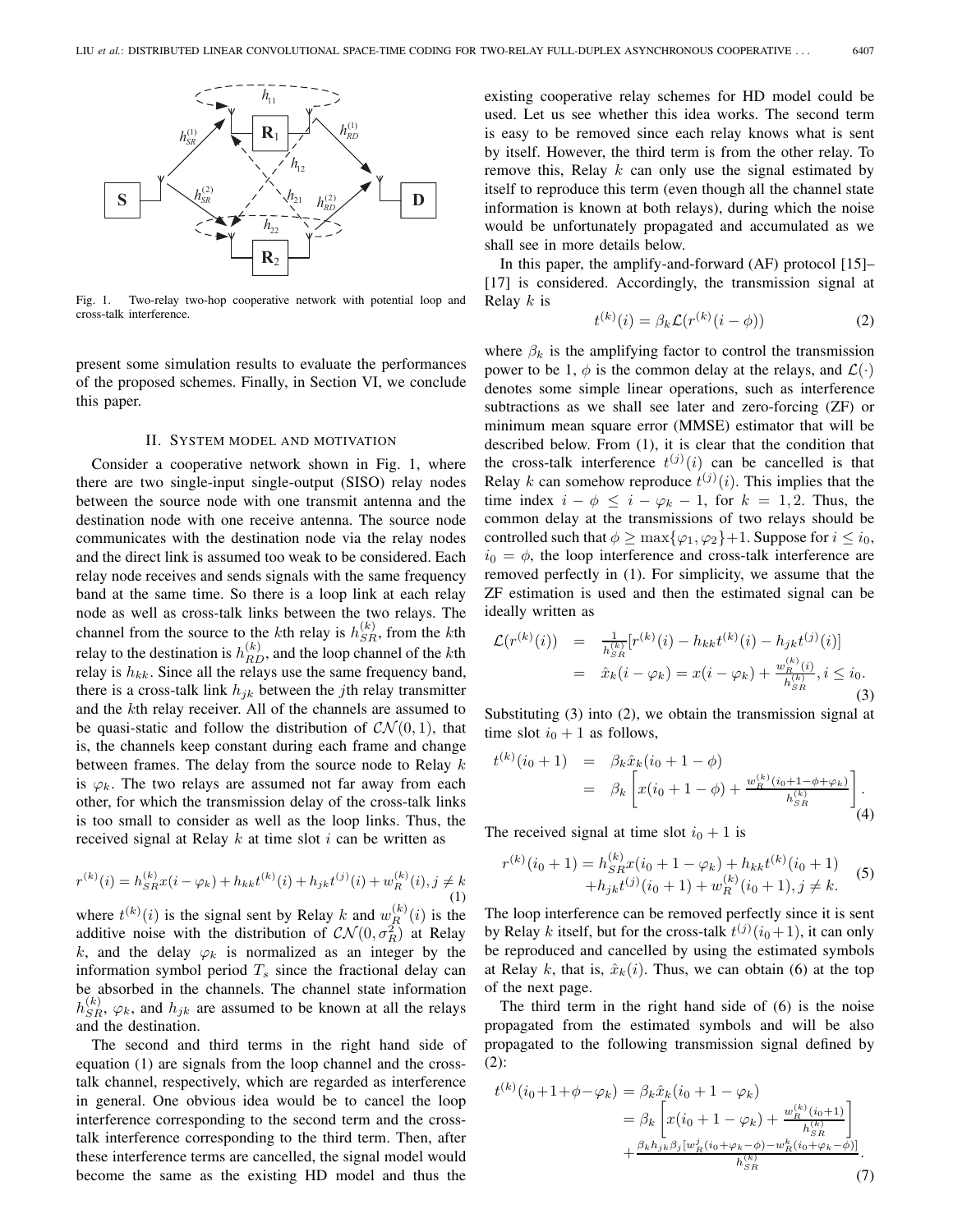$$
\hat{x}_{k}(i_{0} + 1 - \varphi_{k}) = \frac{1}{h_{SR}} [r^{(k)}(i_{0} + 1) - h_{kk}t^{(k)}(i_{0} + 1) - h_{jk}\beta_{j}\hat{x}_{k}(i_{0} - \phi)] \n= x(i_{0} + 1 - \varphi_{k}) + \frac{w_{R}^{(k)}(i_{0} + 1)}{h_{SR}^{(k)}} + \frac{h_{jk}\beta_{j}[\hat{x}_{j}(i_{0} - \phi) - \hat{x}_{k}(i_{0} - \phi)]}{h_{SR}^{(k)}} \n= x(i_{0} + 1 - \varphi_{k}) + \frac{w_{R}^{(k)}(i_{0} + 1)}{h_{SR}^{(k)}} + \frac{h_{jk}\beta_{j}[w_{R}^{j}(i_{0} + \varphi_{k} - \phi) - w_{R}^{k}(i_{0} + \varphi_{k} - \phi)]}{h_{SR}^{(k)}}
$$
\n(6)

$$
r^{(k)}(i) = \sum_{n=0}^{\infty} \eta^n \left[ h_{SR}^{(k)} x(i - 2n\phi - \varphi_k) + h_{jk} \beta_j h_{SR}^{(j)} x(i - (2n+1)\phi - \varphi_j) \right] + \sum_{n=0}^{\infty} \eta^n \left[ w^{(k)} (i - 2n\phi) + h_{jk} \beta_j w^{(j)} (i - (2n+1)\phi) \right]
$$
(11)

$$
r^{(k)}(i) = \sum_{u=0}^{u_1-1} \eta^u h_{SR}^{(k)} x(i - 2u\phi - \varphi_k) + \sum_{v=0}^{v_1-1} \eta^v h_{jk} \beta_j h_{SR}^{(j)} x(i - (2v+1)\phi - \varphi_j) + \sum_{u=u_1}^{u_2} \eta^u h_{SR}^{(k)} x(i - 2u\phi - \varphi_k) + \sum_{v=v_1}^{v_2} \eta^v h_{jk} \beta_j h_{SR}^{(j)} x(i - (2v+1)\phi - \varphi_j) + \sum_{u=u_2+1}^{\infty} \eta^u h_{SR}^{(k)} x(i - 2u\phi - \varphi_k) + \sum_{v=v_2+1}^{\infty} \eta^v h_{jk} \beta_j h_{SR}^{(j)} x(i - (2v+1)\phi - \varphi_j) + \sum_{n=0}^{\infty} \eta^n \left[ w^{(k)}(i - 2n\phi) + h_{jk} \beta_j w^{(j)}(i - (2n+1)\phi) \right]
$$
\n(12)



Fig. 2. Average transmission SNR versus the time index *i* of full-duplex two relays network.

Comparing (4) and (7), we notice that the noise is accumulated in the transmission signal and increases along with the time index.

Although it is hard to achieve a closed form of the accumulated noise, to have a qualitative observation, we calculate the average SNR of the transmission signals at the two relays by simulations and the result is shown in Fig. 2. The parameters used in Fig. 2 are  $\varphi_1 = \varphi_2 = 0$  and  $\phi = 1$ . The signal power is normalized to be 1 and the noise power  $\sigma_R^2 = -40$ dB.<br>The length of each block is 20. The channel coefficients The length of each block is 20. The channel coefficients remain unchanged during one block and they change randomly between different trials. We notice that with the increase in the time index, the transmission SNR decreases from 40dB to −49dB and −14dB with the ZF and MMSE estimators, respectively, which means that the desired signal is completely buried in the noise at the end of the block.

From the analysis above, we can see that it is impossible for the relays to accurately estimate the symbols sent by the source node when the AF protocol is used so that the crosstalk interference can be removed. In other words, the crosstalk interference cannot be removed well. It is not hard to see that this conclusion also holds when a distributed spacetime coding is applied at the relays as we will do later. This motivates the study for this paper, which is that since the crosstalks cannot be removed well, why do not we use them as the coding at the relays? In the following, we propose a space-time coding scheme for this FD mode cooperative communication network by adopting the cross-talk signals.

# III. CODING FOR THE CASE WITH CROSS-TALK

# *A. Construction of partial DLC-STC*

From (1), we can see that the second term at the right hand side is the signal sent by Relay  $k$  itself. Since the loop channel  $h_{kk}$  is known by Relay k, this term can be completely cancelled from the received signal (note that in [22] the selfloop interference is intentionally not removed completely but instead part of it is maintained as the self-coding). After the complete cancellation, the signal model can be written as follows.

$$
r^{(k)}(i) = h_{SR}^{(k)}x(i - \varphi_k) + h_{jk}t^{(j)}(i) + w_R^{(k)}(i)
$$
 (8)  

$$
t^{(k)}(i) = \beta_{k}r^{(k)}(i - \phi)
$$
 (9)

$$
^{(k)}(i) = \beta_k r^{(k)}(i - \phi), \tag{9}
$$

where  $x(i)$  is the transmitted signal by the source node with normalized power  $E_s = E[|x(i)|^2] = 1$  and  $w_R^{(k)}(i)$  is<br>the additive  $CN(0, \sigma^2)$  poise at the receiver of Relay k the additive  $CN(0, \sigma_R^2)$  noise at the receiver of Relay k.<br>During the following analysis, we assume that the parameters During the following analysis, we assume that the parameters  $\beta_1, \beta_2, \varphi_1, \varphi_2, h_{21}, h_{12}$  and  $\phi$  are known at both relays.

To avoid overlap between the neighboring coded frames due to the transmission delays, a simple method is to protect the data sequence with zero guard intervals [23], [24]. Suppose the zero padding length is  $p$  and the data sequence to be sent by the source node is  $s(i)$ , then the zero padded signal sent by the source node is

$$
x(i) = \begin{cases} s(i - mp), & m(N + p) \le i \le m(N + p) + N - 1 \\ 0, & m(N + p) + N \le i \le (m + 1)(N + p) - 1' \\ (10) \end{cases}
$$

where N is the data frame length,  $N + p$  is the frame length, and  $m$  is the frame index. The zero padding length  $p$  will be specialized later.

Before we describe the partial DLC-STC, let us first see what relays transmit and receive, when the source sends the above framed and zero-padded signal  $x(i)$ . Without loss of generality, let us only consider the 0th frame, i.e.,  $m = 0$ in (10). In this case, substituting (9) into (8) recursively, we obtain the signal received at Relay  $k$  as (11), where  $\eta = \beta_1 \beta_2 h_{12} h_{21}.$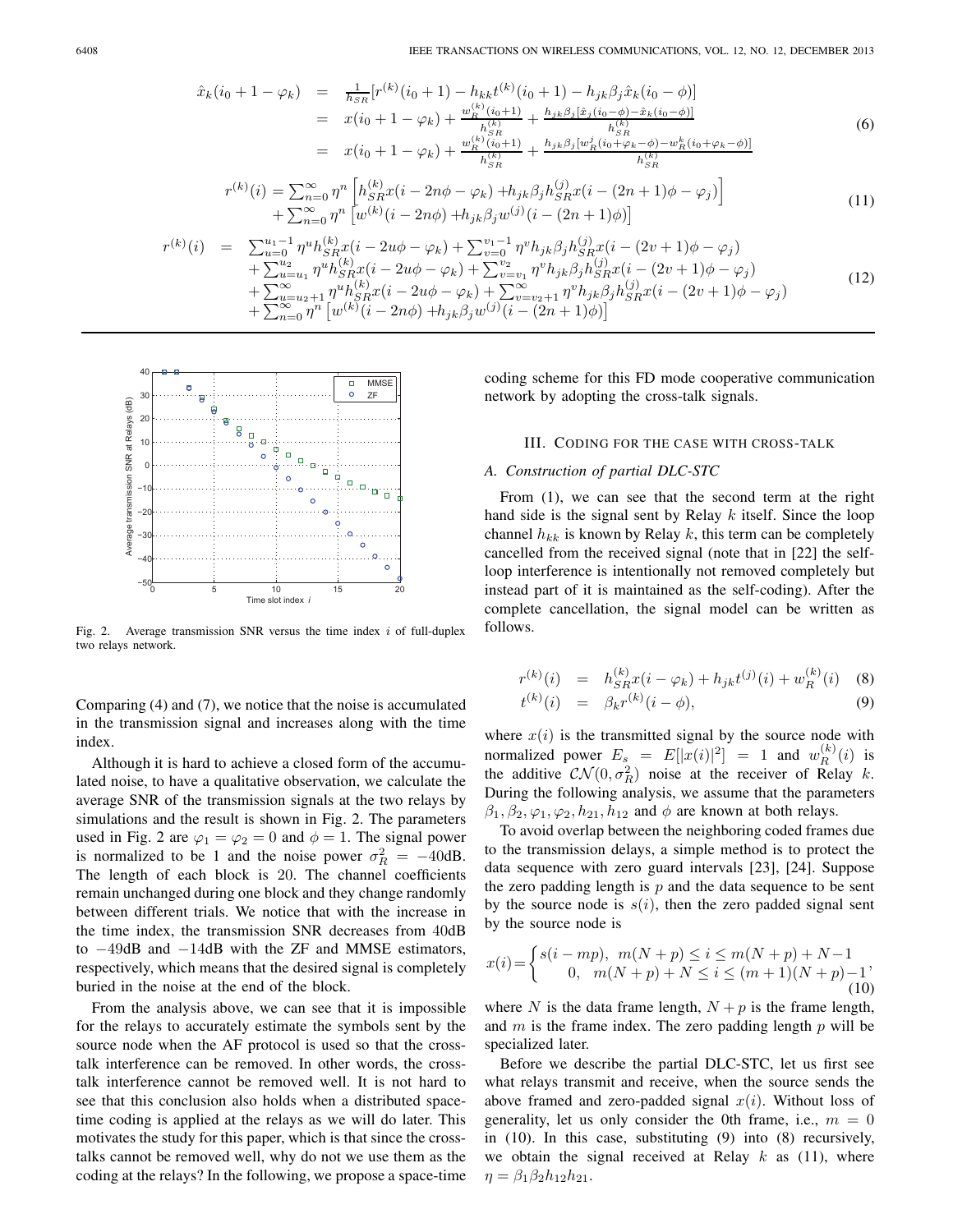$$
\tilde{t}^{(1)}(i) = \begin{cases}\n\sum_{n=0}^{L-3} \eta^{n} \left[ \beta_{1}h_{SR}^{(1)}x(i - (2n+1)\phi - \varphi_{1}) + \beta_{1}h_{21}\beta_{2}h_{SR}^{(2)}x(i - (2n+2)\phi - \varphi_{2}) \right] \\
+ \sum_{n=0}^{L-3} \eta^{n} \left[ \beta_{1}w^{(1)}(i - (2n+1)\phi) + \beta_{1}h_{21}\beta_{2}w^{(2)}(i - (2n+2)\phi) \right] & , L \text{ is odd} \\
+ \eta^{L-1} \beta_{1}h_{SR}^{(1)}x(i - L\phi - \varphi_{1}) + \eta^{L-1} \beta_{1}h_{SR}^{(1)}w^{(1)}(i - L\phi) & \\
+ \eta^{L-1} \beta_{1}h_{21}\tilde{t}^{(2)}(i - L\phi), & \\
\sum_{n=0}^{L-1} \eta^{n} \left[ \beta_{1}h_{SR}^{(1)}x(i - (2n+1)\phi - \varphi_{1}) + \beta_{1}h_{21}\beta_{2}h_{SR}^{(2)}x(i - (2n+2)\phi - \varphi_{2}) \right] & \\
+ \sum_{n=0}^{L-1} \eta^{n} \left[ \beta_{1}w^{(1)}(i - (2n+1)\phi) + \beta_{1}h_{21}\beta_{2}w^{(2)}(i - (2n+2)\phi) \right] & , L \text{ is even} \\
+ \eta^{L-1} \tilde{t}^{(1)}(i - L\phi), & \\
\sum_{n=0}^{L-3} \eta^{n} \left[ \beta_{1}h_{SR}^{(1)}x(i - (2n+1)\phi - \varphi_{1}) + \beta_{1}h_{21}\beta_{2}w^{(2)}(i - (2n+2)\phi - \varphi_{2}) \right] & \\
+ \sum_{n=0}^{L-3} \eta^{n} \left[ \beta_{1}h_{SR}^{(1)}x(i - (2n+1)\phi) + \beta_{1}h_{21}\beta_{2}w^{(2)}(i - (2n+2)\phi - \varphi_{2}) \right] & \\
\sum_{n=0}^{L-3} \frac{1}{L^{2}} \eta^{n} \left[ \beta_{1}h_{SR}^{(1)}x(i - (2n+1)\phi) + \beta_{1}h_{21}\beta_{2}
$$

Next we will show that there are always non-zero symbols in the −1th frame involved in  $r^{(k)}(i)$  no matter how many zeroes are padded in  $x(l)$  in (10).

To do so, let us rewrite (11) as (12). For any  $i \geq 0$ , no matter how p is, the condition that the index of  $x(l)$  in (12) is within non-zero data symbols' indices of the −1th frame is

$$
\begin{cases}\n-N - p \leq i - 2u\phi - \varphi_k \leq -p - 1 \\
-N - p \leq i - (2v + 1)\phi - \varphi_j \leq -p - 1\n\end{cases}
$$
\n(13)

where the lower and the upper bounds for  $u$  and  $v$  can be obtained as

$$
\begin{cases}\nu_1 = \left[\frac{i-\varphi_k+p+1}{2\phi}\right] \\
v_1 = \left[\frac{i-\varphi_j+\phi+p+1}{2\phi}\right] \\
u_2 = \left[\frac{i-\varphi_k+N+p}{2\phi}\right] \\
v_2 = \left[\frac{i-\varphi_j+\phi+N+p}{2\phi}\right]\n\end{cases} (14)
$$

where  $\lceil \cdot \rceil$  and  $\lceil \cdot \rceil$  denote ceil and floor functions, respectively.

It is reasonable to assume that  $N > 2\phi$  since the number of the data symbols in one frame should not be too small in order to achieve a reasonable spectrum efficiency. Because  $N > 2\phi$ and recalling the assumption  $\phi \ge \max{\{\varphi_k, \varphi_j\}} + 1$  in Section II, we can obtain that  $0 \le v_1 \le v_2$  and  $0 \le u_1 \le u_2$  in (14), that is, there are always non-negative solutions to  $(13)$  for u and v. Note that, for any i, when  $u_1 = 0$  or  $v_1 = 0$ , the corresponding term in the summation in the first line of (12) becomes zero.

Thus, the first line of (12) is made up of the symbols of the 0th frame and the zero symbols of the −1th frame (if any). The second line involves the non-zero symbols in the −1th frame. In fact, non-zero symbols in other frames (e.g.,  $-2th$ , −3th, ...) are also similarly involved in the third line of (12). All the non-zero symbols in the previous frames  $(-1th, -2th,$  $-3$ th, ...) are interference for  $r^{(k)}(i)$  of the 0th frame. Thus,

it shows that this type of inter-frame interference cannot be avoided no matter how many zeros are padded in  $x(l)$ , i.e., no matter how large  $p$  is in (10).

To avoid the inter-frame interference in  $r^{(k)}(i)$ , another zero padding at the relay transmission is needed, which means that the relays send nothing but just keep receiving during the zero padding period. The truly transmitted signals at the relays during the 0th frame have the following form:

$$
\tilde{t}^{(k)}(i) = \begin{cases} 0, & 0 \le i \le \phi - 1 \\ \beta_k \tilde{r}^{(k)}(i - \phi), & \phi \le i < N + p \end{cases}, \quad (15)
$$

The signal received at Relay k after the self-loop interference signal is removed is

$$
\tilde{r}^{(k)}(i) = h_{SR}^{(k)}x(i - \varphi_k) + h_{jk}\tilde{t}^{(j)}(i) + w_R^{(k)}(i), 0 \le i < N + p,\tag{16}
$$

where  $k$  and  $j$  are the indexes of the two relays. Let us see what the signals sent in (15) at the relays are in details. The signal sent by Relay 1 can be written as follows in two segments.

When  $0 \leq i \leq \phi$ , Relay 1 sends nothing and just keeps receiving, that is,

$$
\tilde{t}^{(1)}(i) = 0.\t(17)
$$

When  $\phi \leq i < N + p$ , the signal sent by Relay 1 can be written as (18), where  $L = \lfloor \frac{i}{\phi} \rfloor$  and  $\eta = \beta_1 \beta_2 h_1 2 h_2 1$ . It is clear that  $0 \le i - L\phi \le \phi - 1$ . This implies  $\tilde{t}^{(k)}(i - L\phi) = 0$ <br>for  $k = 1, 2$  from (15). Therefore, (18) can be rewritten as for  $k = 1, 2$  from (15). Therefore, (18) can be rewritten as (19).

The signal part involving  $x(i)$  in (19) can be re-formulated as follows:

$$
\mathbf{t}^{(1)} = [\tilde{t}^{(1)}(0), \tilde{t}^{(1)}(1), \cdots, \tilde{t}^{(1)}(N+p-1)].
$$
 (20)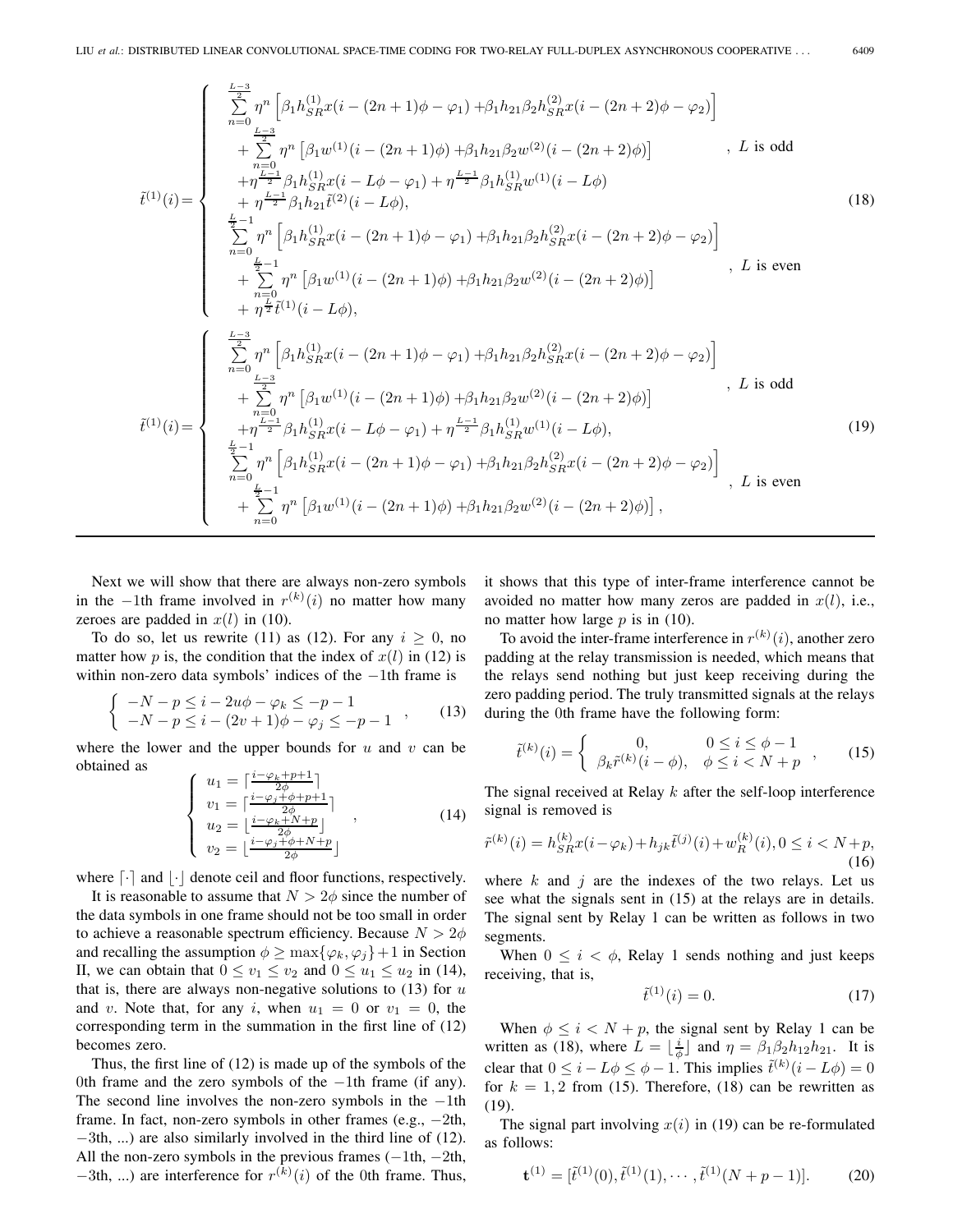$$
\tilde{t}^{(2)}(i) = \begin{cases}\n\sum_{n=0}^{L-3} \eta^n \left[ \beta_2 h_{SR}^{(2)} x(i - (2n+1)\phi - \varphi_2) + \beta_2 h_{12} \beta_1 h_{SR}^{(1)} x(i - (2n+2)\phi - \varphi_1) \right] \\
+ \sum_{n=0}^{L-3} \eta^n \left[ \beta_2 w^{(2)} (i - (2n+1)\phi) + \beta_2 h_{12} \beta_1 w^{(1)} (i - (2n+2)\phi) \right] & , L \text{ is odd} \\
+ \eta \frac{L-1}{2} \beta_2 h_{SR}^{(2)} x(i - L\phi - \varphi_2) + \eta \frac{L-1}{2} \beta_2 h_{SR}^{(2)} w^{(2)} (i - L\phi) \\
+ \eta \frac{L-1}{2} \beta_2 h_{12} \tilde{t}^{(1)} (i - L\phi), & (25) \\
\sum_{n=0}^{L-1} \eta^n \left[ \beta_2 h_{SR}^{(2)} x(i - (2n+1)\phi - \varphi_2) + \beta_2 h_{12} \beta_1 h_{SR}^{(1)} x(i - (2n+2)\phi - \varphi_1) \right] \\
+ \sum_{n=0}^{L-1} \eta^n \left[ \beta_2 w^{(2)} (i - (2n+1)\phi) + \beta_2 h_{12} \beta_1 w^{(1)} (i - (2n+2)\phi) \right] & , L \text{ is even} \\
+ \eta \frac{L}{2} \tilde{t}^{(2)} (i - L\phi), & \sum_{n=0}^{L-3} \sum_{\substack{l=3 \\\text{$n=0$} \text{ $L$ is odd}}} \tilde{t}^{(2)} (i - L\phi), & \sum_{\substack{l=3 \\\text{$n=0$} \text{ $L$ is odd}}} \tilde{t}^{(2)} (i - (2n+1)\phi - \varphi_2) + \beta_2 h_{12} \beta_1 h_{SR}^{(1)} x(i - (2n+2)\phi - \varphi_1) \right] \\
+ \sum_{\substack{l=0 \\\text{$n=0$} \text{ $L$ is odd}}} \tilde{t}^{(2)}(i) = \begin{cases} \frac{L-3}{2} & \text{ $m$} \text{ $L$ is odd} \\
\frac{L-3}{2} & \text{ $m$} \text{ $L
$$

Then, it can be regarded as a part of the following convolution

$$
\tilde{\mathbf{m}}_1 * \mathbf{x} = [\mathbf{0}_{\phi + \varphi_1} \mathbf{m}_1 \mathbf{0}_{\max{\{\varphi_1, \varphi_2\} - \varphi_1\}} * \mathbf{x}, \qquad (21)
$$

where  $x = [x(0), x(1), \ldots, x(N + p - 1)] =$  $[s(0), s(1), \ldots, s(N-1), \mathbf{0}_p], \mathbf{0}_k$  is the all zero vector of size  $k$ , and

$$
\mathbf{m}_{1} = [\beta_{1} h_{SR}^{(1)} \mathbf{0}_{\phi+\varphi_{2}-\varphi_{1}-1} \ \beta_{1} h_{21} \beta_{2} h_{SR}^{(2)} \mathbf{0}_{\phi+\varphi_{1}-\varphi_{2}-1} \cdots \eta^{\Gamma} \beta_{1} h_{SR}^{(1)} \mathbf{0}_{\phi+\varphi_{2}-\varphi_{1}-1} \ \eta^{\Gamma} \beta_{1} h_{21} \beta_{2} h_{SR}^{(2)} \mathbf{0}_{\phi+\varphi_{1}-\varphi_{2}-1}]'
$$
\n(22)

where  $\Gamma = \lfloor \frac{N+p-1-\phi}{2\phi} \rfloor$ . In fact, we have

$$
\mathbf{t}^{(1)} = [\tilde{\mathbf{m}}_1 * \mathbf{x}]_{N+p},\tag{23}
$$

where  $[\mathbf{u}]_k$  denotes the vector formed by the first k elements of **u**, i.e.,  $[\mathbf{u}]_k = [u(0), u(1), \dots, u(k-1)]$ . From (23), one of **u**, i.e.,  $[\mathbf{u}]_k = [u(0), u(1), \dots, u(k-1)]$ . From (23), one can see that the effective signal part  $\mathbf{t}^{(1)}$  transmitted at Relay 1 is a coded signal of the original data sequence  $s(i)$  with the generator sequence  $\tilde{\mathbf{m}}_1$ .

The same as Relay 1, the effective signal part sent from Relay 2 is as follow.

When  $0 \leq i \leq \phi$ , Relay 2 transmits nothing but keeps receiving, that is,

$$
\tilde{t}^{(2)}(i) = 0.
$$
 (24)

When  $\phi \leq i < N+p-1$ , the signal sent by Relay 2 can be written as (25). From (15), it is clear that  $0 \leq i - L\phi \leq \phi - 1$ ,  $t^{(k)}(i-L\phi)=0$  for  $k = 1, 2$ . Thus, (25) can also be rewritten as (26). The signal part involving  $x(i)$  in (26) can be reformulated as follows:

$$
\mathbf{t}^{(2)} = [\tilde{t}^{(2)}(0), \tilde{t}^{(2)}(1), \cdots, \tilde{t}^{(2)}(N+p-1)],\tag{27}
$$

which can also be written as

$$
\mathbf{t}^{(2)} = [\tilde{\mathbf{m}}_2 * \mathbf{x}]_{N+p},\tag{28}
$$

where

$$
\tilde{\mathbf{m}}_2 = [\mathbf{0}_{\phi + \varphi_2} \; \mathbf{m}_2 \; \mathbf{0}_{\max\{\varphi_1, \varphi_2\} - \varphi_2}],\tag{29}
$$

and

$$
\mathbf{m}_{2} = [\beta_{2}h_{SR}^{(2)} \mathbf{0}_{\phi+\varphi_{1}-\varphi_{2}-1} \ \beta_{2}h_{12}\beta_{1}h_{SR}^{(1)} \mathbf{0}_{\phi+\varphi_{2}-\varphi_{1}-1} \cdots \eta^{\Gamma}\beta_{2}h_{SR}^{(2)} \mathbf{0}_{\phi+\varphi_{1}-\varphi_{2}-1} \ \eta^{\Gamma}\beta_{2}h_{12}\beta_{1}h_{SR}^{(1)} \mathbf{0}_{\phi+\varphi_{2}-\varphi_{1}-1}].
$$
\n(30)

Thus, the effective signal part  $t^{(2)}$  transmitted at Relay 2 is also a coded signal of the original data sequence  $s(i)$  with the generator sequence  $\tilde{m}_2$ .

To normalize the mean transmission power at the relays, the amplifying factors should satisfy

$$
E[|\tilde{\mathbf{m}}_1|^2] = E[|\tilde{\mathbf{m}}_2|^2] = 1.
$$
 (31)

Substituting  $\tilde{m}_1$  and  $\tilde{m}_2$  into (31) and considering  $E[|h_{SR}^{(1)}|^2] = E[|h_{SR}^{(2)}|^2] = 1$ , we obtain

$$
\begin{cases}\n\sum_{n=0}^{\Gamma} |\eta|^{2n} \left( |\beta_1|^2 + |\beta_1 h_{21} \beta_2|^2 \right) = 1 \\
\sum_{n=0}^{\Gamma} |\eta|^{2n} \left( |\beta_2|^2 + |\beta_2 h_{12} \beta_1|^2 \right) = 1\n\end{cases},
$$
\n(32)

where the channel coefficients  $h_{jk}$  between the two relays are treated deterministic and known at the relays in the above equation. This is because  $\eta = \beta_1 \beta_2 h_{12} h_{21}$  and if we treat  $h_{jk}$ as random variables similar to  $h_{SR}^{(j)}$ , it will be not possible to have their moments of all even orders needed in (32) and thus have their moments of all even orders needed in (32) and thus not possible to solve  $\beta_j$ . From (32), the amplifying factors  $\beta_1$ and  $\beta_2$  can be found.

From (19), (26) and (32), it is not hard to see that the noise in the signal to be sent at the relays is zero mean and with the variance of  $\sigma_R^2$ . So the transmission SNRs at the two relays are

$$
\gamma_1 = \gamma_2 = \frac{1}{\sigma_R^2}.\tag{33}
$$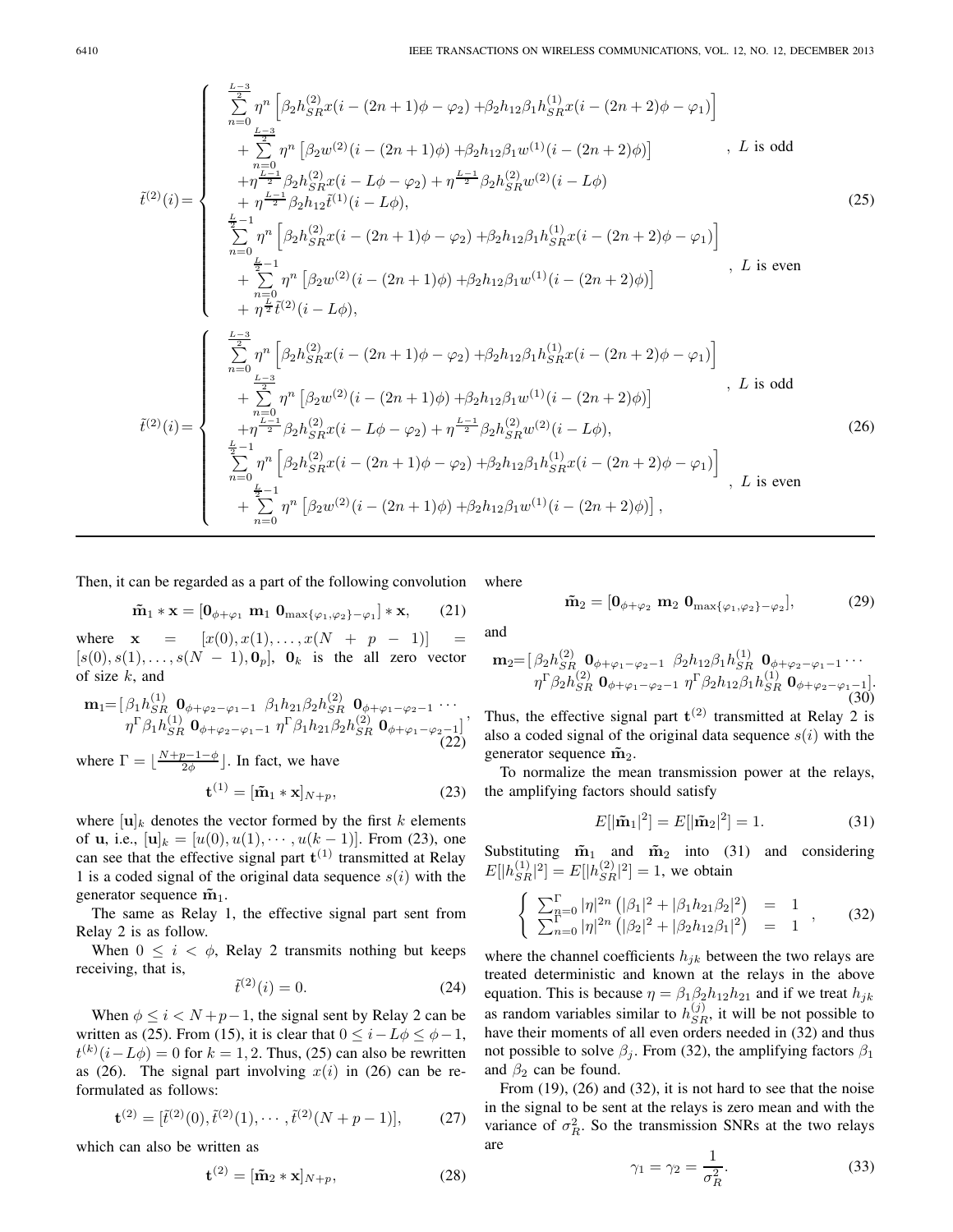$$
\hat{\mathbf{A}} = \begin{bmatrix} \hat{\mathbf{a}}_1 \\ \hat{\mathbf{a}}_2 \end{bmatrix} = \begin{bmatrix} \begin{bmatrix} a_{11} & \mathbf{0}_{\psi_1} & a_{12} & \mathbf{0}_{\xi - \psi_1} & K a_{11} & \mathbf{0}_{\psi_1} & K a_{12} & \mathbf{0}_{\xi - \psi_1} & K^2 a_{11} & \mathbf{0}_{\psi_1} & K^2 a_{12} & \mathbf{0}_{\xi - \psi_1} & \cdots \\ a_{21} & \mathbf{0}_{\psi_2} & a_{22} & \mathbf{0}_{\xi - \psi_2} & K a_{21} & \mathbf{0}_{\psi_2} & K a_{22} & \mathbf{0}_{\xi - \psi_2} & K^2 a_{21} & \mathbf{0}_{\psi_2} & K^2 a_{22} & \mathbf{0}_{\xi - \psi_2} & \cdots \end{bmatrix} \end{bmatrix}
$$
\n(36)

We can see that unlike  $(7)$ , the noises are not amplified or accumulated at the relay nodes.

From (23) and (28), one can see that the two transmitted signals at the two relays are generated by the same signal **x** with two generator sequences  $\tilde{\mathbf{m}}_j$ ,  $j = 1, 2$ . If these two generator sequences are put to a generator matrix of two rows as

$$
\tilde{\mathbf{M}} = \left[ \begin{array}{c} \tilde{\mathbf{m}}_1 \\ \tilde{\mathbf{m}}_2 \end{array} \right] = \left[ \begin{array}{c} \mathbf{0}_{\phi + \varphi_1} \mathbf{m}_1 & \mathbf{0}_{\max\{\varphi_1, \varphi_2\} - \varphi_1} \\ \mathbf{0}_{\phi + \varphi_2} & \mathbf{m}_2 & \mathbf{0}_{\max\{\varphi_1, \varphi_2\} - \varphi_2} \end{array} \right], \quad (34)
$$

then, the two transmitted signals at the two relays are the outputs of the signal **x** with the above encoding generator matrix. At the destination, these two signals are received through two fading channels  $h_{RD}^{(j)}$ ,  $j = 1, 2$ . What we are interested now is whether this system can achieve the spatial interested now is whether this system can achieve the spatial diversity of two from the two relays. Similar to the case studied in [22], these two signals may not be synchronized and may arrive at the destination at different times. Thus, we may apply the theory of shift full rank (SFR) matrices developed in [23]–[25] and, to check the diversity property, we need to check whether the generator matrix M is SFR, where the synchronization between the two relays may not be achieved.

Different from [22] where the coding process at the relay is independent of the other link, i.e., the direct link, the coding processes at the two relays are not independent in this case because the data are exchanged through the cross-talk links. For this reason, the source to relay channels  $h_{SR}^{(j)}$ ,  $j = 1, 2$ , have nonlinear effect on the generator matrix  $\mathbf{M}$  which can have nonlinear effect on the generator matrix  $\tilde{M}$ , which can be seen from (22) and (30). So  $h_{SR}^{(j)}$ ,  $j = 1, 2$ , are included in  $\tilde{M}$  when checking its SER property in the following **M**˜ when checking its SFR property in the following.

#### *B. Diversity analysis*

An SFR matrix is a matrix that has full row rank no matter how its rows are shifted. For more about SFR matrices, we refer to [23]–[25]. Clearly, the SFR property of the generator matrix  $\tilde{M}$  is equivalent to that of the following matrix

$$
\hat{\mathbf{M}} = \left[ \begin{array}{c} \mathbf{m}_1 \\ \mathbf{m}_2 \end{array} \right],\tag{35}
$$

which will be studied in this subsection. To do so, we first have the following lemma.

*Lemma 1:* Let  $K$  be a constant. Matrix  $\hat{A}$  defined by (36) is an SFR matrix for any  $\psi_1$  and  $\psi_2$  with  $0 \leq \psi_1, \psi_2 \leq \xi$  if and only if  $A =$  $\left[\begin{array}{cc} a_{11} & a_{12} \\ a_{21} & a_{22} \\ \text{the necessary} \end{array}\right]$ is an SFR matrix.

*Proof:* In [23], the necessary and sufficient condition for two-row SFR matrix is: *The two-row matrix is an SFR matrix iff the two rows are linearly independent.*

It is not hard to prove that the two rows of **Aˆ** and the two rows of **A** are either both linearly independent or both linearly dependent. So we obtain that **Aˆ** and **A** have the same SFR property.

*Lemma 2:* Suppose  $\hat{\mathbf{A}} = \begin{bmatrix} \hat{\mathbf{a}}_1 \\ \hat{\mathbf{a}} \end{bmatrix}$  $\mathbf{\hat{a}}_2$  is defined by (36) and **x** is  $1 \times (N + p)$  vector. If and only if  $p \ge \xi + 1$ , the partial DLC-STC

$$
\hat{\mathbf{C}} = \begin{bmatrix} [\hat{\mathbf{a}}_1 * \mathbf{x}]_{N+p} \\ [\hat{\mathbf{a}}_2 * \mathbf{x}]_{N+p} \end{bmatrix}
$$
 (37)

can achieve the same asynchronous diversity as the DLC-STC

$$
\bar{\mathbf{C}} = \left[ \begin{array}{c} \bar{\mathbf{a}}_1 * \mathbf{x} \\ \bar{\mathbf{a}}_2 * \mathbf{x} \end{array} \right] \tag{38}
$$

Here,  $\bar{a}_1$  =  $[a_{11} \ 0_{\psi_1} \ a_{12} \ 0_{\xi-\psi_1}]$  and  $\bar{a}_2$  $[a_{21} \quad \mathbf{0}_{\psi_2} \quad a_{22} \quad \mathbf{0}_{\xi-\psi_2}],$  where  $\psi_1$ ,  $\psi_2$ , and K are constants with  $0 \leq \psi_1, \psi_2 \leq \xi$ .

The proof is in Appendix A.

For the model considered in this paper,  $\hat{A}$  in (36) equals  $\hat{\mathbf{M}}$  in (35) and  $\overline{\mathbf{A}} = \begin{bmatrix} \overline{\mathbf{a}}_1 \\ \overline{\mathbf{a}} \end{bmatrix}$  $\bar{a}_2$  $\int$  in (38) equals  $\bar{\mathbf{M}} = \begin{bmatrix} \bar{\mathbf{m}}_1 \\ \bar{\mathbf{m}}_2 \end{bmatrix}$  $\bar{\mathbf{m}}_2$  $\Big] =$  $\begin{bmatrix} \beta_1 h_{SR}^{(1)} & \mathbf{0}_{\phi+\varphi_2-\varphi_1-1} & \beta_1 h_{21} \beta_2 h_{SR}^{(2)} & \mathbf{0}_{\phi+\varphi_1-\varphi_2-1} \\ \beta_1 h_{21}^{(2)} & \mathbf{0}_{\phi+\varphi_2-\varphi_1-1} & \beta_1 h_{21} \beta_2 h_{SR}^{(1)} & \mathbf{0}_{\phi+\varphi_1-\varphi_2-1} \end{bmatrix}$  $\beta_2 h_{SR}^{(2)}$   $\mathbf{0}_{\phi+\varphi_1-\varphi_2-1}$   $\beta_2 h_{12} \beta_1 h_{SR}^{(1)}$   $\mathbf{0}_{\phi+\varphi_2-\varphi_1-1}$ <br> $\mathbf{0}_{\phi_1,\phi_2-\varphi_1-1}$   $\beta_2 h_{12} \beta_1 h_{SR}^{(1)}$   $\mathbf{0}_{\phi+\varphi_2-\varphi_1-1}$ 1 . And  $\psi_1 = \phi + \varphi_2 - \varphi_1 - 1$ ,  $\psi_2 = \phi + \varphi_1 - \varphi_2 - 1$ ,  $\xi = 2\phi - 2$ .<br>Thus  $n > 2\phi - 1$ . The two transmitted signals  $t^{(1)}$  in (23). Thus,  $p \ge 2\phi - 1$ . The two transmitted signals  $\mathbf{t}^{(1)}$  in (23) and  $\mathbf{t}^{(2)}$  in (28) are truncated sequences of  $\tilde{\mathbf{m}}_1 * \mathbf{x}$  and and  $t^{(2)}$  in (28) are truncated sequences of  $\tilde{m}_1 * x$  and  $\tilde{\mathbf{m}}_2 * \mathbf{x}$ , but when  $p \ge 2\phi - 1$ , they contain  $\mathbf{\bar{t}}_1 = \mathbf{\bar{m}}_1 * \mathbf{x}$  and  $\bar{\mathbf{t}}_2 = \bar{\mathbf{m}}_2 * \mathbf{x}$ , respectively. From Lemma 2, we only need to check the SFR property of  $\overline{M}$ .

As for the SFR property of the generator matrix of the proposed scheme, we have the following theorem.

*Theorem 1:*  $\hat{M}$  in (35) (or  $\overline{M}$ ) is SFR if and only if  $\beta_1 h_{12}(h_{SR}^{(1)})^2 \neq \beta_2 h_{21}(h_{SR}^{(2)})^2$ ,  $\beta_1 h_{SR}^{(1)} \neq 0$ ,  $\beta_2 h_{SR}^{(2)} \neq 0$ ,<br>where  $\beta_2$  and  $\beta_2$  are defined by (32) where  $\beta_1$  and  $\beta_2$  are defined by (32).

*Proof:* From Lemma 1, we only need to investigate the SFR property of

$$
\mathbf{M} = \begin{bmatrix} \beta_1 h_{SR}^{(1)} & \beta_1 h_{21} \beta_2 h_{SR}^{(2)} \\ \beta_2 h_{SR}^{(2)} & \beta_2 h_{12} \beta_1 h_{SR}^{(1)} \end{bmatrix} . \tag{39}
$$

First, we prove the necessary condition. If  $\beta_1 h_{SR}^{(1)} = 0$ <br> $\beta_1 h_{SR}^{(2)} = 0$ , it is easy to see that M is not an SED or  $\beta_2 h_{SR}^{(2)} = 0$ , it is easy to see that **M** is not an SFR matrix. If  $\beta_1 h_{12}(h_{SR}^{(1)})^2 = \beta_2 h_{21}(h_{SR}^{(2)})^2$ , we obtain  $\frac{\beta_1 h_{SR}^{(1)}}{\beta_2 h_{SR}^{(2)}} =$  $\frac{\beta_1 h_{21} \beta_2 h_{SR}^{(2)}}{\beta_2 h_{12} \beta_1 h_{SR}^{(1)}}$ , which means the two rows of **M** are not linearly *S*<sup>2*n*</sup><sub>12</sub>*P*<sub>1</sub>*n*<sub>3*R*</sub></sub> *s*<sub>*R*</sub> (*s*<sub>6</sub> *n*<sup>6</sup><sub>*R*</sub> *k*<sub>0</sub><sup>*n*</sup> *c*<sub>6</sub>*m*<sup>*n*</sup> *m*<sup>*n*</sup> *m*<sup>*n*</sup> *m*<sup>*n*</sup> *m*<sup>*n*</sup> *m*<sup>*n*</sup> *m*<sup>*n*</sup> *m*<sup>*n*</sup> *m*<sup>*n*</sup> *m*<sup>*n*</sup> *m*<sup>*n*</sup> *m*<sup>*n*</sup> *m*<sup>*n*</sup> *m*<sup>*n*</sup> *m*<sup>*n*</sup> *m*<sup>*n*</sup>

Second, we prove the sufficient condition. If  $\beta_1 h_{12}(h_{SR}^{(1)})^2 \neq \beta_2 h_{21}(h_{SR}^{(2)})^2$  and  $\beta_1 h_{SR}^{(1)} \neq 0, \beta_2 h_{SR}^{(2)} \neq 0,$ <br> $\beta_1 h_{21}^{(1)} \beta_2 h_{22}^{(2)} \dots \beta_1 h_{21}^{(1)} \beta_2 h_{22}^{(2)} \dots$ we can obtain that  $\frac{\beta_1 h_{SR}^{(1)}}{\beta_2 h_{SR}^{(2)}} \neq \frac{\beta_1 h_{21} \beta_2 h_{SR}^{(2)}}{\beta_2 h_{12} \beta_1 h_{SR}^{(1)}}$ , which means the two rows of M are linearly independent. So the two-row matrix **M** is an SFR matrix.

It is proved in [23]–[25] that in a half-duplex relay system, the SFR property of a generator matrix leads to the asynchronous full diversity of the DLC-STC, where the coefficients (or entries) of the generator matrix are fixed constants with a fixed total power. It is, however, different, in the above full duplex system where the entries of the generator matrix in Theorem 1 depend on the source to relay channel coefficients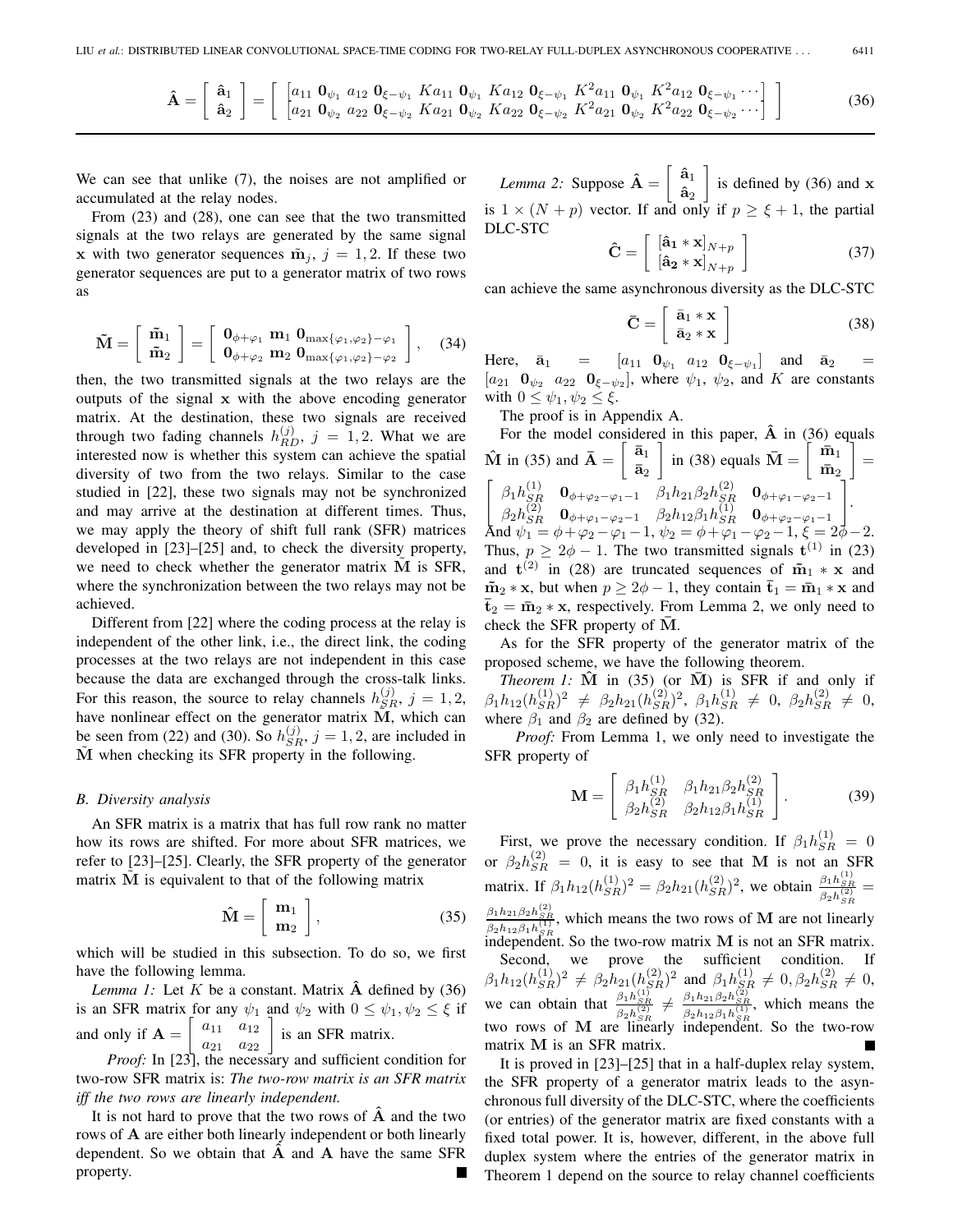

Fig. 3. Two-relay two-hop cooperative network without cross-talk.

that are random. Although this is the case, due to the amplifying factor  $\beta_k$  used at the relay nodes, the total power of the generator matrix coefficients is also fixed. As a result, the full asynchronous diversity is achieved from our numerous simulations due to the above SFR property.

## IV. CODING FOR THE CASE WITHOUT CROSS-TALK

In some scenarios, the signals from the cross-talk channels are too weak to consider, e.g., when directional antennas are used at the relay transmitter. In this case, the system model becomes what is shown in Fig. 3 [14]–[17]. In this section, we will present a DLC-STC scheme for this case.

#### *A. Construction of DLC-STC*

Because no cross-talk is considered in this case, for which the two relays are independent and one of the relays can be taken as an example to describe the coding process, we omit the relay index and denote the loop channel response as  $h_{LI}$ during the following discussions for simplicity. The received signal  $r(i)$  and the transmitted signal  $t(i)$  at the relay node at time  $i$  are as follows [15]–[17],

$$
r(i) = h_{SR}x(i - \varphi) + h_{LI}t(i) + w_R(i) \tag{40}
$$

$$
t(i) = \beta r(i - \phi), \tag{41}
$$

where, note that,  $\varphi$  is the delay from the source to the relay, and  $\phi$  is the common delay at the relays.

In this case, we can see that no cross-talk can be used to construct the code. However, we will present a DLC-STC scheme which is constructed by the signals from loop channels. Following the same idea as Scheme 2 in [22], where the DLC-STC is designed for the network with only one relay and the direct link, this scheme is to cancel the loop channel partially and do the coding by making use of the signal from the loop channel at the relay.

Since the loop channel information is known at the relay, the signal from the loop channel can be removed and the signal from the source node can be estimated at the relay itself at time i as

$$
\hat{x}(i - \varphi) = r(i) - h_{LI}t(i) = h_{SR}x(i - \varphi) + w_R(i), \quad (42)
$$

which will be used in the residual interference cancellation later.

In this case, the main idea is to construct the convolutional code at each relay by the feedback of the loop interference channel. Next, we will see the process in details.

Suppose  $b(\geq 2)$  symbols are to be coded. In (41), by letting  $i = b\phi + \varphi + l, 0 \leq l \leq \phi - 1$  and considering  $\{x(i) =$  $0, w_R(i) = 0, i \leq -1$ , we can obtain the transmission signal at the relay at time slot  $b\phi + \varphi + l$  as (43).

Substituting (43) into (40), the received signal at the relay at time slot  $b\phi + \varphi + l$  can be written as (44). The first term in the right hand side of the last equation in (44) is the desired transmission signal including b symbols while the second and third terms are interference and noise from the loop channel, respectively. Notice that from (42), the second term in (44) can be written as

$$
(h_{LI}\beta)^b[h_{SR}x(l) + w_R(\varphi + l)] = (h_{LI}\beta)^b \hat{x}(l).
$$

At time slot  $(b+1)\phi + \varphi + l$ , since the relay has obtained the estimated signal  $\hat{x}(l)$  as in (42), the interference of the second term in (44) can be cancelled. Then the transmission signal can be written as

$$
t((b+1)\phi + \varphi + l) = \beta[r(b\phi + \varphi + l) - (h_{LI}\beta)^b \hat{x}(l)]
$$
  
=  $\beta \sum_{j=1}^b (h_{LI}\beta)^{j-1} h_{SR}x((b-j+1)\phi + l)$   
+  $\beta \sum_{j=1}^b (h_{LI}\beta)^{j-1} w_R((b-j+1)\phi + \varphi + l).$  (45)

If the cancellation process is done continuously in terms of  $k$ in the time index  $(b + k)\phi + \varphi + l$ , we can obtain a general expression as (46). Letting  $i = (b + k)\phi + \varphi + l$ , where  $0 \leq$  $l \leq \phi - 1$ , (46) can be simplified as

$$
t(i) = \beta[r(i - \phi) - (h_{LI}\beta)^b \hat{x}(i - (b + 1)\phi - \varphi)]
$$
  
\n
$$
= \beta \sum_{j=1}^{b} (h_{LI}\beta)^{j-1} h_{SR}x(i - j\phi - \varphi)
$$
  
\n
$$
+ \beta \sum_{j=1}^{b} (h_{LI}\beta)^{j-1} w_R(i - j\phi).
$$
\n(47)

Let

$$
q(i) = \begin{cases} \beta(h_{LI}\beta)^{n-1}, & i = n\phi + \varphi, (1 \le n \le b) \\ 0, & else \end{cases}
$$
, (48)

then the first term in the right hand side of the last equation in (47) can be written as the convolution between  $q(i)$  and  $x(i)$ as follows,

$$
\beta \sum_{j=1}^{b} (h_{LI}\beta)^{j-1} h_{SR} x(i - j\phi - \varphi) = h_{SR} \cdot q(i) * x(i), \tag{49}
$$

where  $0 < \beta < \frac{1}{|h_{LL}|}$  is the amplify parameter controlling the relay transmission power as relay transmission power as

$$
E\left\{\sum_{i=1}^{b}|q(i)|^{2}\right\} = \sum_{i=1}^{b}|\beta(h_{LI}\beta)^{i-1}|^{2} = 1.
$$
 (50)

In (50), b determines the constraint length of the convolutional code. To ensure full row rank of the effective coding matrix, b should be no less than the number of independent links, which is 2 in the current case. The sequence  $q(i)$  is determined after  $\beta$  is selected to satisfy (50).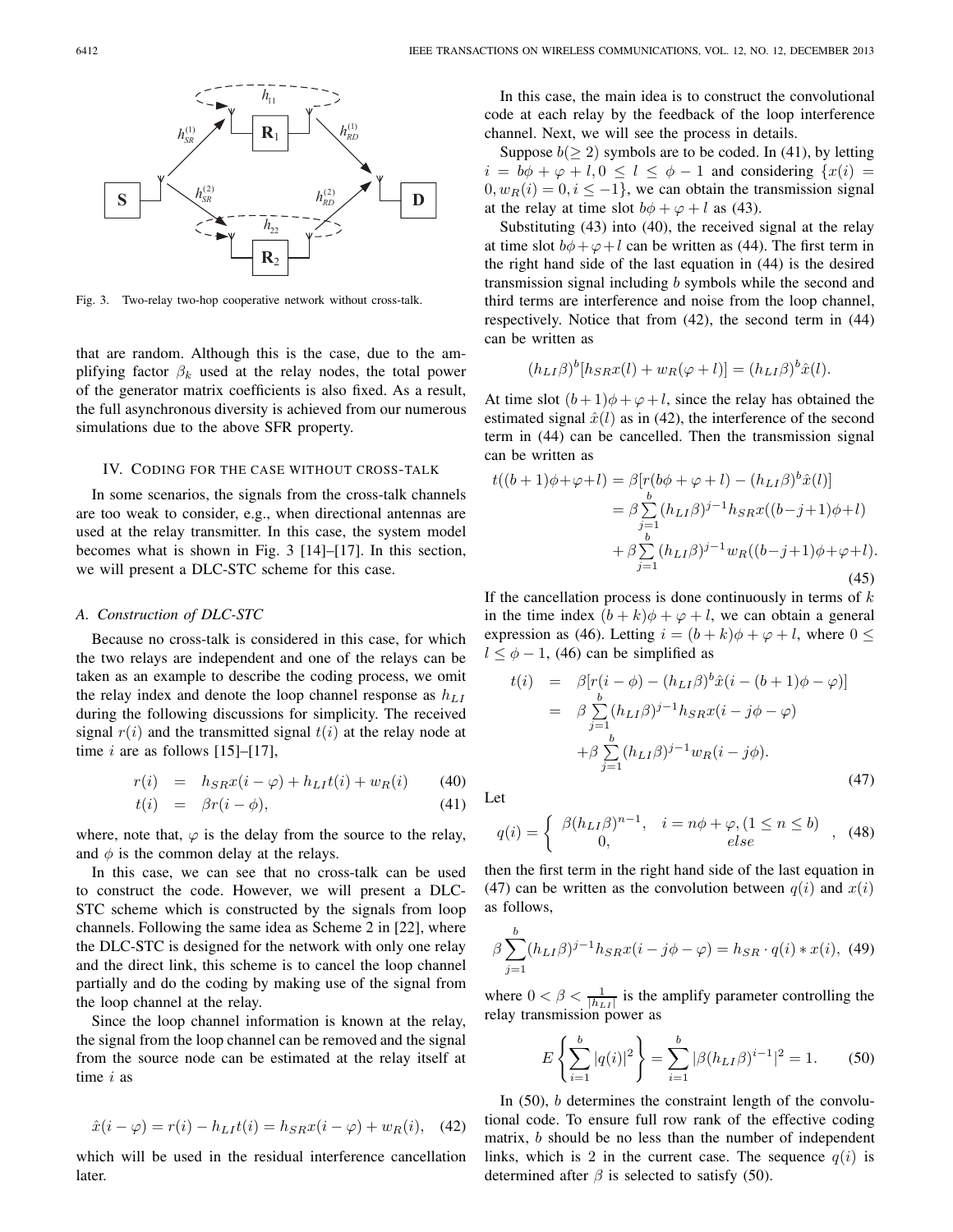$$
t(b\phi + \varphi + l) = \beta \sum_{j=1}^{b} (h_{LI}\beta)^{j-1} [h_{SR}x((b-j)\phi + l) + w_R((b-j)\phi + \varphi + l)]
$$
(43)  

$$
r(b\phi + \varphi + l) = h_{SR}x(b\phi + l) + h_{LI}t(b\phi + \varphi + l) + w_R(b\phi + \varphi + l)
$$
  

$$
= \sum_{j=1}^{b} (h_{LI}\beta)^{j-1} h_{SR}x((b-j+1)\phi + l) + (h_{LI}\beta)^{b}[h_{SR}x(l) + w_R(\varphi + l)]
$$
(44)

$$
+\sum_{j=1}^b (h_{LI}\beta)^{j-1} w_R((b-j+1)\phi+\varphi+l)
$$

$$
t((b+k)\phi + \varphi + l) = \beta[r((b+k-1)\phi + \varphi + l) - (h_{LI}\beta)^b \hat{x}((k-1)\phi + l)]
$$
  
\n
$$
= \beta \sum_{j=1}^{b} (h_{LI}\beta)^{j-1} h_{SR}x((b+k-j)\phi + l)
$$
  
\n
$$
+ \beta \sum_{j=1}^{b} (h_{LI}\beta)^{j-1} w_R((b+k-j)\phi + \varphi + l).
$$
\n(46)

If we combine the two relay links and use the subscript indices to denote different relays, the two signals transmitted from the two relays can be thought of as a DLC-STC with the following generator matrix:

$$
\mathbf{M} = \begin{bmatrix} \beta_1 & \mathbf{0}_{\phi-1} & \beta_1(h_{11}\beta_1) & \mathbf{0}_{\phi-1} & \dots & \beta_1(h_{11}\beta_1)^{b-1} \\ \beta_2 & \mathbf{0}_{\phi-1} & \beta_2(h_{22}\beta_2) & \mathbf{0}_{\phi-1} & \dots & \beta_2(h_{22}\beta_2)^{b-1} \end{bmatrix},
$$
\n(51)

where  $\beta_k, k = 1, 2$  are determined by

$$
\begin{cases}\n\sum_{i=1}^{b} |\beta_1 (h_{11}\beta_1)^{i-1}|^2 = 1\\ \n\sum_{i=1}^{b} |\beta_2 (h_{22}\beta_2)^{i-1}|^2 = 1\n\end{cases}.
$$
\n(52)

The received signal at the destination is a superposition of possibly delayed versions of these two signals.

*Notice*: The basic idea of the scheme above is the same as Scheme 2 proposed in [22]. However, Scheme 2 in [22] is for the network with one relay and the direct link, where the delay between the source to the relay is counted in the total link delay and the processing delay at the relay is one symbol period. It can be regarded as one special case of the proposed scheme above by choosing  $\phi = 1$ ,  $\varphi_1 = \varphi_2 = 0$ ,  $\beta_1 = 1$ , and  $h_{11} = 0.$ 

#### *B. Diversity analysis*

In this section, we discuss the diversity of the proposed scheme. Similar to what was studied before, as what has been shown in [23]–[25], to achieve the asynchronous full cooperative diversity, the SFR property of the generator matrix **M** in (51) plays the important role. From the result in [23], it it not hard to see that in (51), removing the zero columns doesn't change the SFR property of **M**. So we can study the following generator matrix which is simpler:

$$
\bar{\mathbf{M}} = \left[ \begin{array}{cccc} \beta_1 & \beta_1(h_{11}\beta_1) & \dots & \beta_1(h_{11}\beta_1)^{b-1} \\ \beta_2 & \beta_2(h_{22}\beta_2) & \dots & \beta_2(h_{22}\beta_2)^{b-1} \end{array} \right].
$$
 (53)

*Theorem 2:* The generator matrix **M** in (51) is an SFR matrix iff  $h_{11}\beta_1 \neq h_{22}\beta_2$ .

*Proof:* By the necessary and sufficient condition for two-row SFR matrix given in [23], we obtain that  $\overline{M}$  is an SFR matrix iff the two rows  $\overline{m}_k$  =  $\left[\beta_k, \beta_k(h_{kk}\beta_k), \cdots, \beta_k(h_{kk}\beta_k)^{b-1}\right], k = 1, 2$ , are linearly

independent. It is obvious that  $\beta_k \neq 0, k = 1, 2$  since the transmission power at the relays is normalized to 1 in (52). Then it is easy to see that  $\bar{m}_1$  and  $\bar{m}_2$  are linearly independent iff  $h_{11}\beta_1 \neq h_{22}\beta_2$ . Finally, we can obtain that **M** or **M** is an SFR matrix iff  $h_{11}\beta_1 \neq h_{22}\beta_2$ .

By Theorem 2, we know that if the condition  $h_{11}\beta_1 \neq$  $h_{22}\beta_2$  is satisfied, the designed DLC-STC in (47) for the relays with full duplex loop channels is SFR. Although  $h_{11}$  and  $h_{22}$  are random, the total energy of the generator sequences in **M** are normalized by (52) and as a matter of fact, from our numerous simulations, the full diversity can be indeed achieved. Different from the partial DLC-STC scheme proposed in Section III, the effect of the source to relay channels has the same linear function as that of the relay to destination channels, for which the effects of the source to relay channels and the relay to destination channels can be put together and regarded as an equivalent channel when analyzing the diversity.

## V. SIMULATIONS

In this section, we present some simulation results to illustrate the performance of the proposed DLC-STC schemes for two-relay full-duplex cooperative networks. In simulations, all the wireless channels are set to be quasi-static Rayleigh flat fading. Because there are just two relays, we only need to consider the relative delay between the two relays. The delays,  $\varphi_1$  and  $\varphi_2$ , from the source to the relays are chosen to be 0 or 1 with the same probabilities, where there are only three different cases as follows:

- 1) Case 1: Relay 1 is ahead of Relay 2 ( $\varphi_1 = 0, \varphi_2 = 1$ );
- 2) Case 2: Relay 2 is ahead of Relay 1 ( $\varphi_1 = 1, \varphi_2 = 0$ );
- 3) Case 3: no delay between Relay 1 and Relay 2 ( $\varphi_1$  =  $\varphi_2 = 0$  or  $\varphi_1 = \varphi_2 = 1$ ).

The delays from the relays to the destination are uniformly distributed in [0,  $\tau_{max}$  – 1].

The length of each symbol block  $N = 20$ . The maximum delay  $\tau_{max}$  is 3. The zero padding length is 6 in the proposed two full duplex schemes while it is 3 in other schemes. The common processing delay at the relays is  $\phi = 2$ . The constellation used is QPSK. We compare the performance of the proposed two schemes (marked as FD cross-talk and FD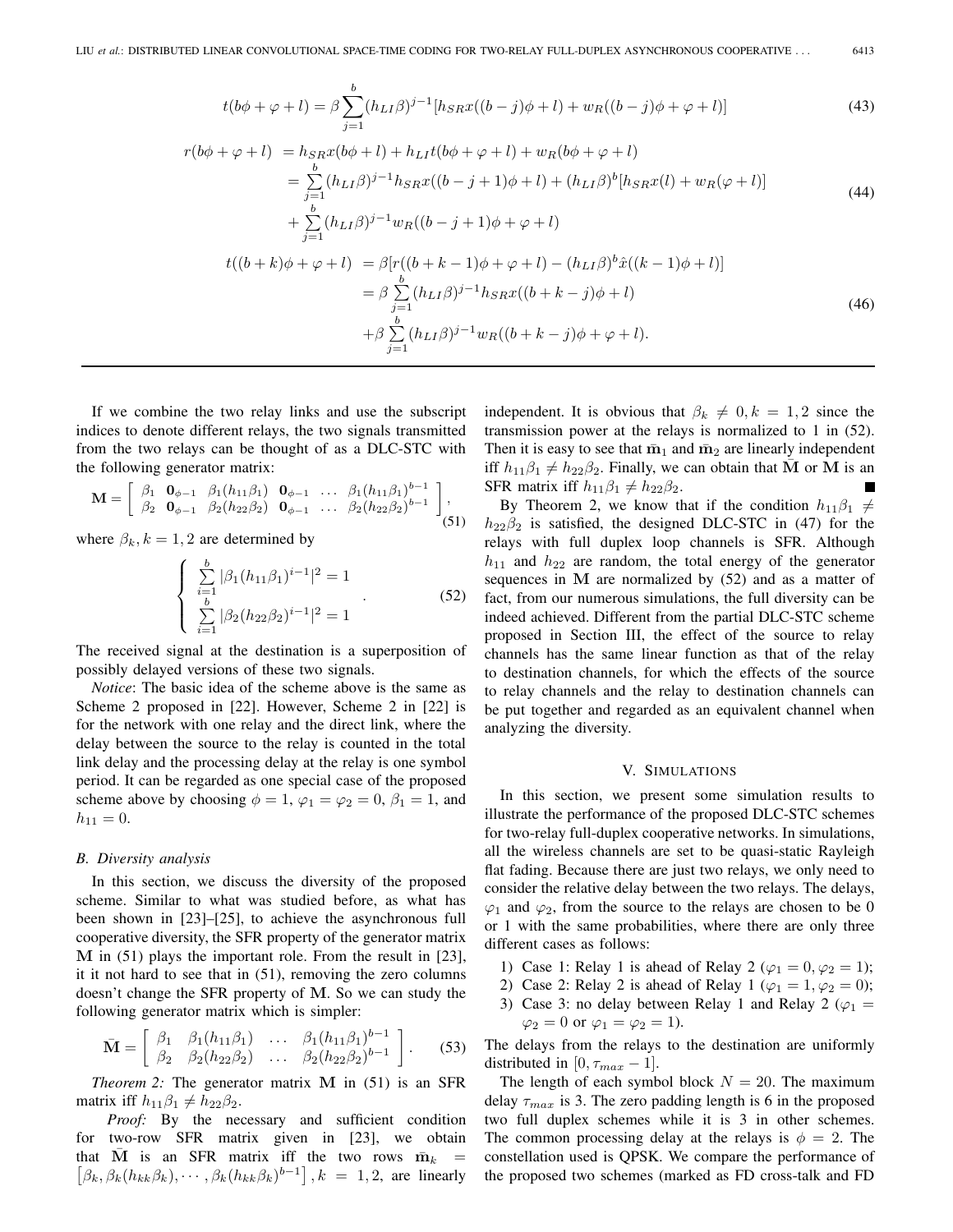



Fig. 4. BER versus  $SNR_D$  of two-relay full-duplex network with AF protocol when  $SNR_R$  remains constant as 30dB.

no cross-talk, respectively), and the DLC-STC scheme for half duplex cooperative communications (marked as HD) [23]. We also simulate the proposed space-time code constructed using the loop-interference as self-coding in [22] for full-duplex cooperative networks with one relay and the direct link from the source to the destination nodes for comparison (marked as Self-coding). In the Self-coding scheme, the direct link channel is also modeled as quasi-static flat Rayleigh fading channel and the direct link is regarded as a special relay whose generator polynomial is defined by the vector  $\begin{bmatrix} 1 & \mathbf{0}_{(b-1)\phi} \end{bmatrix}$ . In the HD scheme and FD no cross-talk scheme, the effective symbols to be convoluted in one time slot is  $b = 3$ . With the parameters above, the spectrum efficiency of each scheme is given in the legend of each figure. All the schemes are evaluated with MMSE-DFE receivers [26], [27]. The signal to noise ratios (SNRs) at the receivers of the relay and the destination are denoted as  $SNR_R$  and  $SNR_D$ , respectively. Since the average power gain of each wireless Rayleigh flat fading channel is normalized to be 1, we have  $SNR_R = \frac{E_g}{\sigma_R^2}$ and  $SNR_D = \frac{E_s}{\sigma_D^2}$ .

*Simulation 1-BER vs.*  $SNR_D$ : In this simulation, we com-<br>re the BER performance vs.  $SNR_D$  when  $SNR_D$  remains pare the BER performance vs.  $SNR_D$  when  $SNR_R$  remains constant as 30dB, which is shown in Fig. 4. We can see that the BER performance of Self-coding scheme is the best. This is reasonable since the direct link is available in this scheme and there is no source to relay fading or relay noise in the direct link. As for the schemes for FD mode, FD cross-talk and FD no cross-talk almost have the same BER performance. The difference of the BER performance between the two FD schemes and HD scheme is not very large, but the two FD schemes can achieve a much higher throughput than HD scheme.

*Simulation 2-BER vs.*  $SNR_R$ : In this simulation, the BER performance vs.  $SNR_R$  is compared when  $SNR_D$  remains constant as 30dB, which is shown in Fig. 5. We also notice that the BER performance of Self-coding scheme is the best. As

Fig. 5. BER versus  $SNR_R$  of two-relay full-duplex network with AF protocol when  $SNR_D$  remains constant as 30dB.

for the two schemes for the FD mode, the BER performance is almost the same. The BER performance of HD scheme is a little better than those of the two FD schemes but its throughput is much smaller. From both the figures, we can see that  $SNR<sub>D</sub>$  has much more effect on HD scheme than the two FD schemes.

*Simulation 3-Diversity comparison*: This simulation is to compare the achievable diversity of different schemes. In this simulation, we set  $SNR_R = SNR_D = \gamma$ . The receivers for all the schemes are MMSE-DFE receivers. The direct transmission scheme (marked as Direct transmission), in which the source node sends the signal to the destination node directly without any relay, is also simulated for comparison. To be fair, the transmission power for direct transmission scheme is doubled, so the SNR is  $\frac{2Es}{\sigma_p^2} = 2\gamma$ . We can see that except<br>the Direct transmission solution which has only one transmit the Direct transmission scheme which has only one transmit antenna, all other schemes who have two equivalent transmit antennas can achieve the full diversity, that is, diversity order of two, when  $\gamma$  goes to infinity.

*Simulation 4-Diversity with direct link*: Although the direct link is not considered during the analysis, it is straightforward to include the direct link by just adding one more row for the generator matrix representing "a special relay" whose generator polynomial is  $[1 \ 0 \ 0 \ \cdots \ 0]$ . Moreover, the 3 by 1 MIMO with the linear Toeplitz space-time code [29] is also simulated for comparison. To be fair, we set the 3 by 1 MIMO to have the same received SNR with the proposed schemes, that is, if  $SNR_R = SNR_D = \gamma$  dB, the received SNR for 3 by 1 MIMO is  $\gamma$  + 10log<sub>10</sub>3 dB. The Direct transmission without any relay scheme, which has the diversity order of one, and the Self-coding scheme with one relay and the direct link, which has been shown in [22] to achieve the diversity order of two, are also included in this simulation for comparison. The results are shown in Fig. 7, from which we can see that the BERs of the two proposed schemes are a bit larger than the HD scheme and the 3 by 1 MIMO is the best. However, the proposed schemes have better spectrum efficiency than the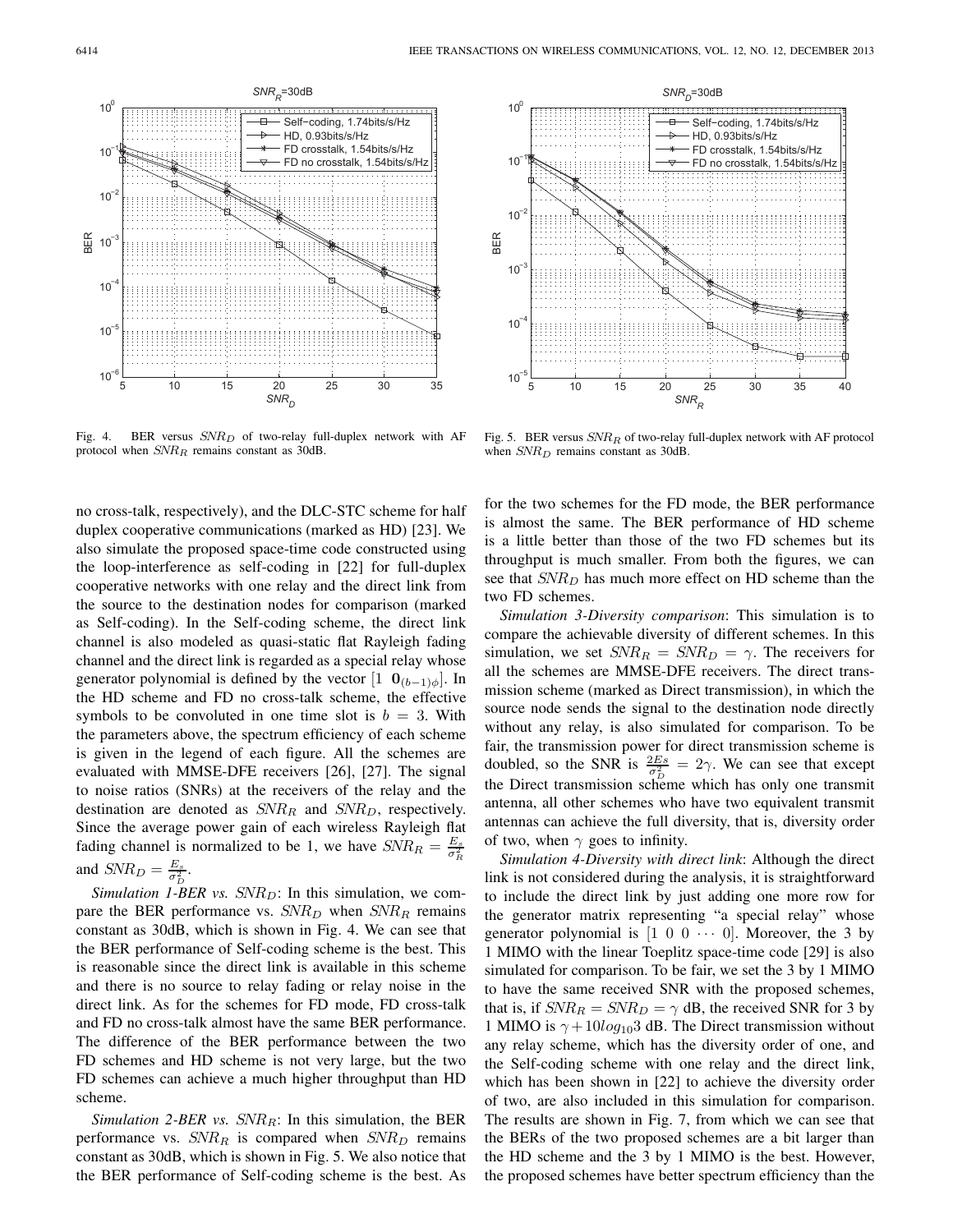

Fig. 6. Diversity comparison of two-relay full-duplex network with AF protocol when SNR is high.



Fig. 7. Diversity comparison with the direct link (DL) included.

HD scheme and they can achieve the same diversity as the 3 by 1 MIMO, that is, they all achieve the diversity order of three in this case.

Note that, as mentioned earlier, although our proposed partial DLC-STC and DLC-STC have generator coefficient matrices SFR, we are not able to theoretically prove that they achieve the full diversity as what is done in [23]. However, from our simulations above, one can clearly see that they indeed achieve the full diversity with the MMSE-DFE receiver numerically.

#### VI. CONCLUSIONS

If AF protocol is adopted in two-relay asynchronous fullduplex cooperative communication networks with cross-talks, we showed that the cross-talk interference cannot be removed well. We then first proposed a partial DLC-STC scheme to make use of the cross-talks instead of removing them. For the case of two-relay asynchronous full-duplex cooperative networks without cross-talks between the relays, we also proposed a DLC-STC scheme by making use of signal from the

loop channels. We showed that by controlling the amplifying factors, both schemes can achieve full asynchronous cooperative diversity when suboptimal receivers such as MMSE-DFE receivers are used. The proposed schemes can also be extended to the case where the direct link is available, by which one more diversity order can be achieved.

## VII. ACKNOWLEDGEMENT

The authors would like to thank the editor and the anonymous reviewers for their careful reading of this manuscript and for their many detailed, constructive, and useful comments and suggestions that have improved the presentation of this paper.

# APPENDIX A

PROOF FOR LEMMA 2

Denoting  $\tilde{\mathbf{a}}_k = [\bar{\mathbf{a}}_k \ 0 \ 0 \cdots]$  and its shifted version  $\tilde{\mathbf{a}}_k(n) =$  $\left[\mathbf{0}_{1\times n} \ \mathbf{\bar{a}}_k \ 0 \ \cdots \right]$ , where  $\mathbf{\bar{a}}_k = \left[a_{k1} \ \mathbf{0}_{\psi_k} \ a_{k2} \ \mathbf{0}_{\xi-\psi_k}\right]$  and  $k = 1, 2$ , we have  $\hat{a}_k = \tilde{a}_k + K \tilde{a}_k(\xi + 2) + K^2 \tilde{a}_k(2(\xi +$  $2$ )) +  $\cdots$ . Because the convolution is a linear operation, we obtain

$$
[\hat{\mathbf{a}}_k * \mathbf{x}]_{N+p} = [\tilde{\mathbf{a}}_k * \mathbf{x} + K\tilde{\mathbf{a}}_k(\xi + 2) * \mathbf{x} + K^2\tilde{\mathbf{a}}_k(2(\xi + 2)) * \mathbf{x} + \cdots]_{N+p}
$$
\n(54)  
\nThe codeword of the partial DLC-STC can be written as (55)  
\nat the top of the next page, where  $\begin{bmatrix} \mathbf{v}_1 \\ \mathbf{v}_2 \end{bmatrix} * \mathbf{x} = \begin{bmatrix} \mathbf{v}_1 * \mathbf{x} \\ \mathbf{v}_2 * \mathbf{x} \end{bmatrix}$ .  
\nFor any pair of distinct codewords  $\hat{\mathbf{C}}_1$  and  $\hat{\mathbf{C}}_2$ , which  
\nare generated from two different signal blocks  $\mathbf{x}_1$  and  $\mathbf{x}_2$ ,  
\nrespectively, we define the matrix  $\mathbf{B}(\hat{\mathbf{C}}_1, \hat{\mathbf{C}}_2) = \hat{\mathbf{C}}_1 - \hat{\mathbf{C}}_2$ . It  
\ncan be written as (56), where  $\mathbf{e} = \mathbf{x}_1 - \mathbf{x}_2 \neq \mathbf{0}$ .

By the rank criterion of Rayleigh space-time codes [28], we know that the diversity of the code depends on the minimum rank of  $\mathbf{B}(\hat{\mathbf{C}}_1, \hat{\mathbf{C}}_2)$ . In (56), it is not hard to see that **<sup>B</sup>**(**Cˆ**<sup>1</sup>, **Cˆ**2) is a result of column linear transform on the matrix  $\mathbf{B}(\mathbf{\tilde{C}}_1, \mathbf{\tilde{C}}_2) = \left[\left[\begin{array}{c} \mathbf{\tilde{a}}_1\ \mathbf{\tilde{a}}_2 \end{array}\right. \right.$  $\tilde{\mathbf{a}}_2$  $\big] * \mathbf{e}$ , for which **B**( $\hat{\mathbf{C}}_1$ ,  $\hat{\mathbf{C}}_2$ ) and  $B(\tilde{C}_1, \tilde{C}_2)$  have the same rank.

Next, we will show  $\mathbf{B}(\tilde{\mathbf{C}}_1, \tilde{\mathbf{C}}_2) = \begin{bmatrix} \begin{bmatrix} \tilde{\mathbf{a}}_1 \\ \tilde{\mathbf{a}}_2 \end{bmatrix} \end{bmatrix}$  $\tilde{\mathbf{a}}_2$  ∗ **e**  $N+p$ and

 $\mathbf{B}(\bar{\mathbf{C}}_1, \bar{\mathbf{C}}_2) = \left[\begin{array}{c} \bar{\mathbf{a}}_1\ \bar{\mathbf{a}}_2 \end{array}\right]$  $\bar{a}_2$  $\left\} * \text{e} \text{ have the same rank iff } p \geq \xi + 1.$ 

Recalling 
$$
\tilde{\mathbf{a}}_k = [\bar{\mathbf{a}}_k \ 0 \ 0 \cdots],
$$
 where the length of vector  $\bar{\mathbf{a}}_k$   
is  $\xi + 2$ , we obtain

$$
\mathbf{B}(\bar{\mathbf{C}}_1, \bar{\mathbf{C}}_2) = \left[\begin{array}{c} \bar{\mathbf{a}}_1 \\ \bar{\mathbf{a}}_2 \end{array}\right] * \mathbf{e} = \left[\begin{array}{c} \bar{\mathbf{a}}_1 * \mathbf{e} \\ \bar{\mathbf{a}}_2 * \mathbf{e} \end{array}\right] \tag{57}
$$

$$
\mathbf{B}(\tilde{\mathbf{C}}_1, \tilde{\mathbf{C}}_2) = \left[ \left[ \begin{array}{c} \tilde{\mathbf{a}}_1 \\ \tilde{\mathbf{a}}_2 \end{array} \right] * \mathbf{e} \right]_{N+p} = \left[ \begin{array}{c} \left[ \bar{\mathbf{a}}_1 & 0 & 0 \cdots \right] * \mathbf{e} \\ \left[ \bar{\mathbf{a}}_2 & 0 & 0 \cdots \right] * \mathbf{e} \end{array} \right]_{N+p} \tag{58}
$$

Since the number of columns in  $B(\bar{C}_1, \bar{C}_2)$  is  $N + \xi + 1$ , it is obvious that  $R(\mathbf{B}(\mathbf{C}_1, \mathbf{C}_2)) = R(\mathbf{B}(\mathbf{C}_1, \mathbf{C}_2))$  if the number of columns in  $\mathbf{B}(\tilde{\mathbf{C}}_1, \tilde{\mathbf{C}}_2)$  is no less than that in  $\mathbf{B}(\bar{\mathbf{C}}_1, \bar{\mathbf{C}}_2)$ , i.e.,  $p \ge \xi + 1$ , where  $R(\mathbf{B})$  stands for the rank of matrix **B**.

While, if  $p < \xi + 1$ , which means **B**( $\hat{\mathbf{C}}_1, \hat{\mathbf{C}}_2$ ) is the submatrix formed by the first  $N + p$  columns in  $B(\bar{C}_1, \bar{C}_2)$ , it cannot be ensured that the two matrices have the same rank since  $\bar{a}_1$ ,  $\bar{a}_2$ , and **e** are all random.

From the discussion above, we know that iff  $p \ge \xi +$ 1,  $R(\mathbf{B}(\mathbf{C}_1, \mathbf{C}_2)) = R(\mathbf{B}(\mathbf{C}_1, \mathbf{C}_2))$  for any two different source frames  $x_1$  and  $x_2$ . Considering  $R(\mathbf{B}(\mathbf{C}_1, \mathbf{C}_2)) =$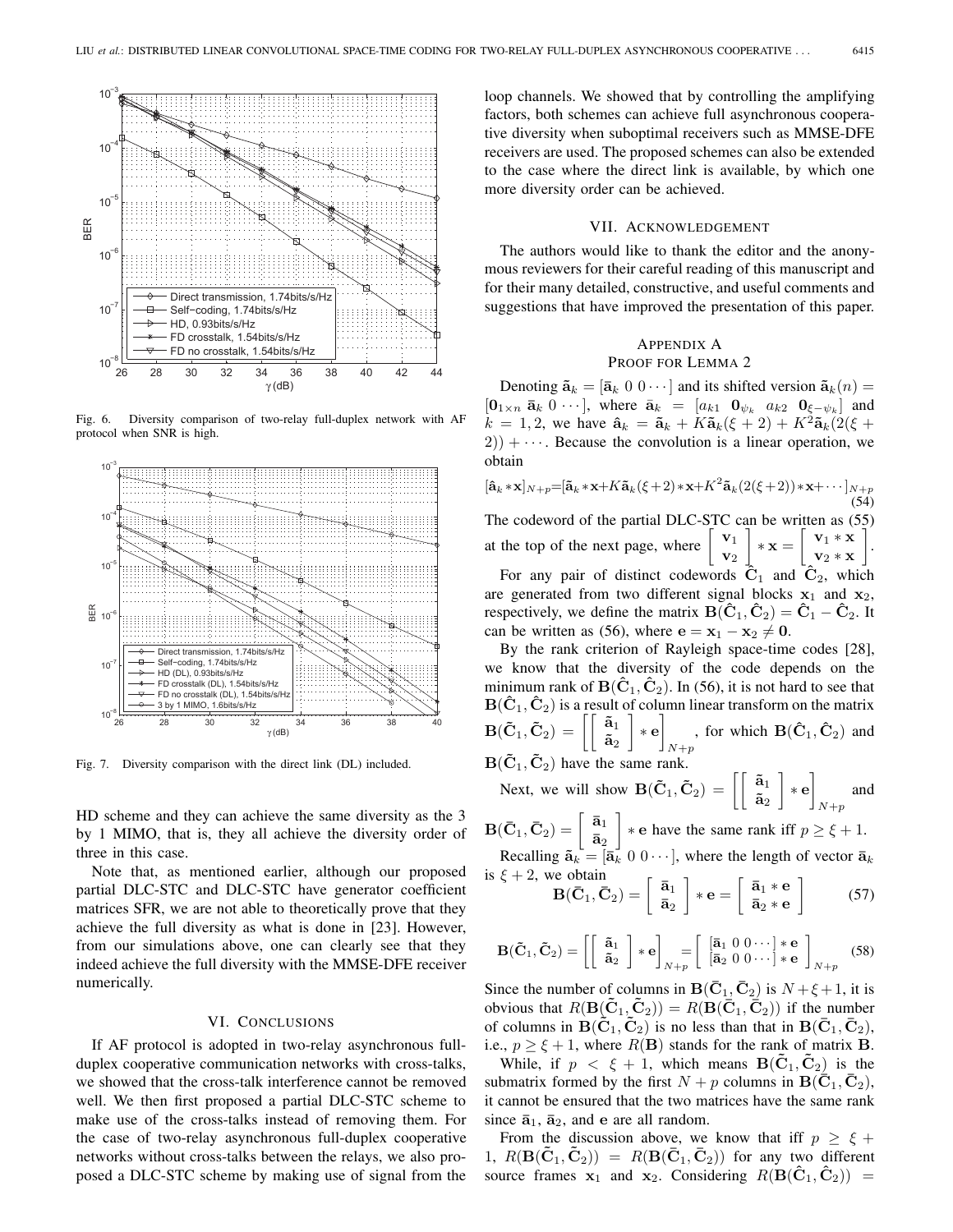$$
\hat{\mathbf{C}} = \begin{bmatrix} [\tilde{\mathbf{a}}_1 * \mathbf{x} + K \tilde{\mathbf{a}}_1(\xi + 2) * \mathbf{x} + K^2 \tilde{\mathbf{a}}_1(2(\xi + 2)) * \mathbf{x} + \cdots]_{N+p} \\ [\tilde{\mathbf{a}}_2 * \mathbf{x} + K \tilde{\mathbf{a}}_2(\xi + 2) * \mathbf{x} + K^2 \tilde{\mathbf{a}}_2(2(\xi + 2)) * \mathbf{x} + \cdots]_{N+p} \\ [1mm] - \left[ \begin{Bmatrix} \tilde{\mathbf{a}}_1 \\ \tilde{\mathbf{a}}_2 \end{Bmatrix} + \begin{bmatrix} K \tilde{\mathbf{a}}_1(\xi + 2) \\ K \tilde{\mathbf{a}}_2(\xi + 2) \end{bmatrix} + \begin{bmatrix} K^2 \tilde{\mathbf{a}}_1(2(\xi + 2)) \\ K^2 \tilde{\mathbf{a}}_2(2(\xi + 2)) \end{bmatrix} + \cdots \right\} * \mathbf{x} \Big]_{N+p}
$$
\n(55)

$$
\mathbf{B}(\hat{\mathbf{C}}_1, \hat{\mathbf{C}}_2) = \left[ \left\{ \left[ \begin{array}{c} \tilde{\mathbf{a}}_1 \\ \tilde{\mathbf{a}}_2 \end{array} \right] + \left[ \begin{array}{c} K\tilde{\mathbf{a}}_1(\xi+2) \\ K\tilde{\mathbf{a}}_2(\xi+2) \end{array} \right] + \left[ \begin{array}{c} K^2\tilde{\mathbf{a}}_1(2(\xi+2)) \\ K^2\tilde{\mathbf{a}}_2(2(\xi+2)) \end{array} \right] + \cdots \right\} * \mathbf{e} \right]_{N+p}
$$
(56)

 $R(\mathbf{B}(\tilde{\mathbf{C}}_1, \tilde{\mathbf{C}}_2))$ , we achieve  $R(\mathbf{B}(\hat{\mathbf{C}}_1, \hat{\mathbf{C}}_2)) = R(\mathbf{B}(\bar{\mathbf{C}}_1, \bar{\mathbf{C}}_2))$ for any two different source frames  $x_1$  and  $x_2$  iff  $p \ge \xi + 1$ .

So the partial DLC-STC **Cˆ** achieves the same asynchronous diversity as the DLC-STC  $\bar{C}$  iff  $p \geq \xi + 1$ .

#### **REFERENCES**

- [1] C. Politis, T. Oda, S. Dixit, A. Schieder, H.-Y. Lach, M.I. Smirnov, S. Uskela, and R. Tafazolli, "Cooperative networks for the future wireless world," *IEEE Commun. Mag.*, vol. 42, no. 9, pp. 70–79, Sept. 2004.
- [2] A. Sendonaris, E. Erkip, and B. Aazhang, "User cooperation diversity part I: system description," *IEEE Trans. Commun.*, vol. 51, no. 11, pp. 1927–1938, Nov. 2003.
- [3] ——, "User cooperation diversity—part II: implementation aspects and performance analysis," *IEEE Trans. Commun.*, vol. 51, no. 11, pp. 1939– 1948, Nov. 2003.
- [4] J. N. Laneman, D. N. C. Tse, and G. W. Wornell, "Cooperative diversity in wireless networks: efficient protocols and outage behavior," *IEEE Trans. Inf. Theory*, vol. 50, no. 12, pp. 3062–3080, Dec. 2004.
- [5] Y.-W. Liang and R. Schober, "Cooperative amplify-and-forward beamforming with multiple multi-antenna relays," *IEEE Trans. Commun.*, vol. 59, no. 9, pp. 2605–2615, Sept. 2011.
- [6] C.-H. Choi, U.-K. Kwon, Y.-J. Kim, and G.-H. Im, "Spectral efficient cooperative diversity technique with multi-layered modulation," *IEEE Trans. Commun.*, vol. 58, no. 12, pp. 3480–3490, Dec. 2010.
- [7] T. Himsoon, W. Su, and K. Liu, "Differential transmission for amplifyand-forward cooperative communications," *IEEE Signal Process. Lett.*, vol. 12, no. 9, pp. 597–600, Sept. 2005.
- [8] C. Wang, Y. Fan, J. S. Thompson, M. Skoglund, and H. V. Poor, "Approaching the optimal diversity-multiplexing tradeoff in a four-node cooperative network," *IEEE Trans. Wireless Commun.*, vol. 9, no. 12, pp. 3690–3700, Dec. 2010.
- [9] J.-S. Yoon, J.-H. Kim, S.-Y. Yeo, and H.-K. Song, "Performance analysis of mutual decode-and-forward cooperative communication for OFDMA based mobile WiMAX system," in *Proc. 2009 IEEE International Symposium on Personal, Indoor and Mobile Radio Communications*, pp. 2748–2751.
- [10] J. N. Laneman and G. W.Wornell, "Distributed space-time-coded protocols for exploiting cooperative diversity in wireless networks," *IEEE Trans. Inf. Theory*, vol. 49, no. 10, pp. 2415–2425, Oct. 2003.
- [11] Y. Jing and B. Hassibi, "Distributed space-time coding in wireless relay networks," *IEEE Trans. Wireless Commun.*, vol. 5, no 12, pp. 3524– 3536, Dec. 2006.
- [12] Y. Ding, J.-K. Zhang, and K. M. Wong, "The amplify-and-forward half-duplex cooperative system: pairwise error probability and precoder design," *IEEE Trans. Signal Process.*, vol. 55, no. 2, pp. 605–617, Feb. 2007.
- [13] R. Nabar, H. Bolcskei, and F. Kneubuhler, "Fading relay channels: performance limits and space-time signal design," *IEEE J. Sel. Areas Commun.*, vol. 22, no. 6, pp. 1099–1109, Aug. 2004.
- [14] T. Riihonen, S. Werner, R. Wichman, and Z. Eduardo, "On the feasibility of full-duplex relaying in the presence of loop interference," in *Proc. 2009 IEEE Workshop on Signal Processing Advances in Wireless Communications*, pp. 275–279.
- [15] T. Riihonen, S. Werner, and R. Wichman, "Optimized gain control for single-frequency relaying with loop interference," *IEEE Trans. Wireless Commun.*, vol. 8, no. 6, pp. 2801–2806, June 2009.
- [16] ——, "Hybrid full-duplex/half-duplex relaying with transmit power adaptation," *IEEE Trans. Wireless Commun.*, vol. 10, no. 9, pp. 3074– 3085, Sept. 2011.
- [17] T. Riihonen, S. Werner, R. Wichman, and J. Hamalainen, "Outage probabilities in infrastructure-based single-frequency relay links," in *Proc. 2009 IEEE Wireless Communications and Networking Conference*, pp. 1–6.
- [18] T. Riihonen, S. Werner, and R. Wichman, "Spatial loop interference suppression in full-duplex MIMO relays," in *Proc. 2009 Asilomar Conference on Signals, Systems and Computers*, pp. 1508–1512.
- [19] T. Riihonen, S. Werner, and R. Wichman, "Mitigation of loopback selfinterference in full-duplex MIMO relays," *IEEE Trans. Signal Process.*, vol. 59, no. 12, pp. 5983–5993, Dec. 2011.
- [20] G. Kramer, M. Gastpar, and P. Gupta, "Cooperative strategies and capacity theorems for relay networks," *IEEE Trans. Inf. Theory*, vol. 51, no. 9, pp. 3037–3063, Sept. 2005.
- [21] A. Sahai, G. Patel, and A. Sabharwal, "Asynchronous full-duplex wireless," in *Proc. 2012 International Conference on Communication Systems and Networks*, pp. 1–9.
- [22] Y. Liu, X.-G. Xia, and H.-L. Zhang, "Distributed space-time coding for full-duplex asynchronous cooperative communications," *IEEE Trans. Wireless Commun.*, vol. 11, no. 7, pp. 2680–2688, July 2012.
- [23] X. Guo and X.-G. Xia, "Distributed linear convolutive space-time codes for asynchronous cooperative communication networks," *IEEE Trans. Wireless Commun.*, vol. 7, no. 5, pp. 1857–1861, May 2008.
- [24] Y. Li and X.-G. Xia, "A family of distributed space-time trellis codes with asynchronous cooperative diversity," *IEEE Trans. Commun.*, vol. 55, no. 4, pp. 790–800, Apr. 2007.
- [25] Y. Shang and X.-G. Xia, "Shift-full-rank matrices and applications in space-time trellis codes for relay networks with asynchronous cooperative diversity," *IEEE Trans. Inf. Theory*, vol. 52, no. 7, pp. 3153–3167, July 2006.
- [26] Y. Rong, "Non-regenerative multi-hop MIMO relays using MMSE-DFE technique," in *Proc. 2010 GLOBECOM*, pp. 1–5.
- [27] N. Al-Dhahir and A. Sayed, "The finite-length multi-input multi-output MMSE-DFE," *IEEE Trans. Signal Process.*, vol. 48, no. 10, pp. 2921– 2936, Oct. 2000.
- [28] V. Tarokh, N. Seshadri, and A. R. Calderbank, "Space-time codes for high data rate wireless communication: performance criterion and code construction," *IEEE Trans. Inf. Theory*, vol. 44, no. 2, pp. 744–765, Mar. 1998.
- [29] J.-K. Zhang, J. Liu, and K. M. Wong, "Linear Toeplitz space time block codes," in *Proc. 2005 ISIT*, pp. 1942–1946.



**Yi Liu** received the B.S. degree in communication engineering from Dalian Jiaotong University, Dalian, China, in 2002 and the M.S. and Ph.D. degrees in communication engineering from Xidian University, Xi'an, China, in 2005, and 2007, respectively. Since Jan. 2008, he has been with Xidian University, Xi'an, China. From Mar. 2011 to Feb. 2012, he worked as a visiting scholar in University of Delaware, USA. He is currently an associate professor of Xidian University. His research interests are in signal processing for wireless

communications, MIMO and OFDM wireless communications, cooperative communications.